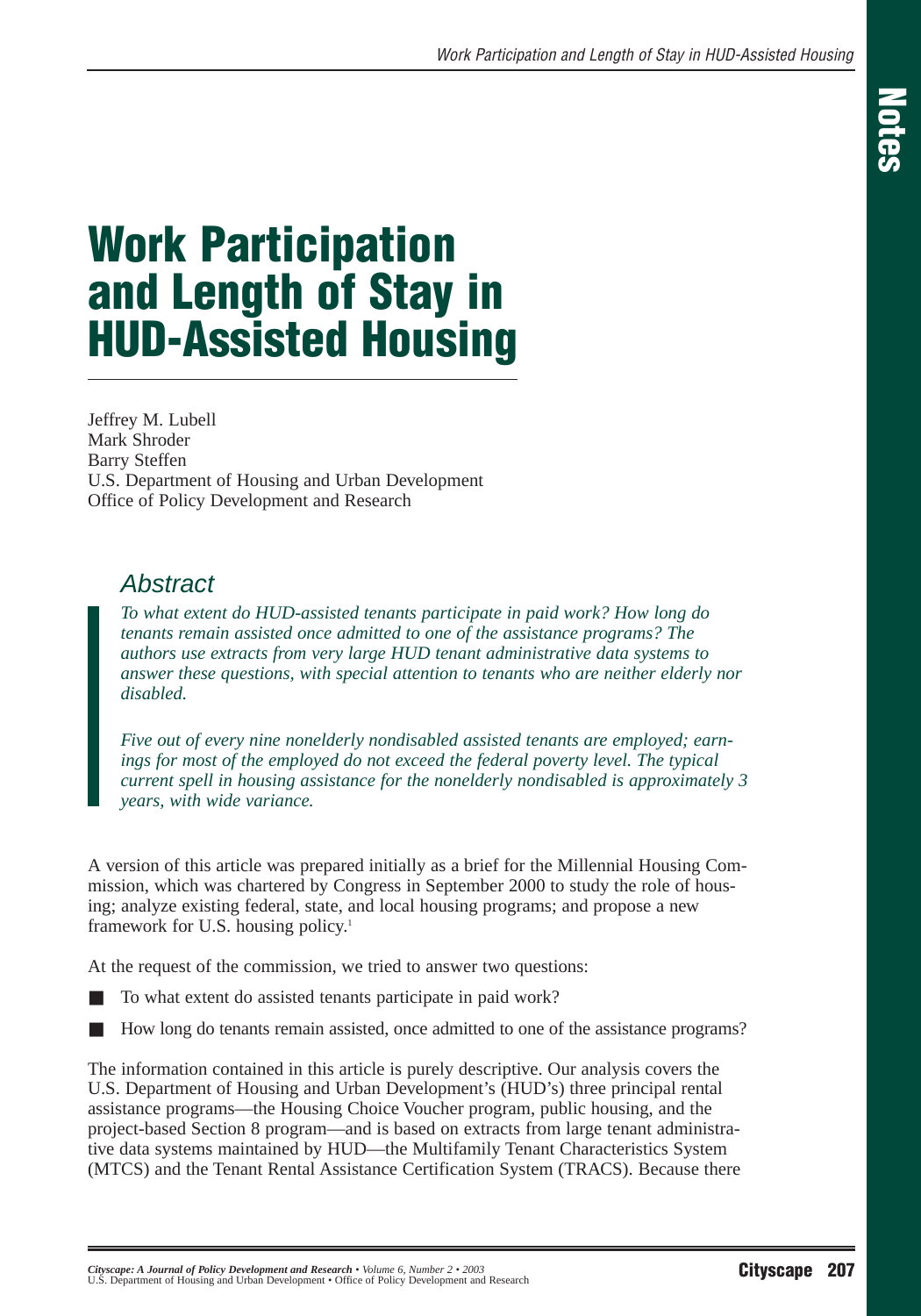has been little demand to expand the work effort or reduce the tenure in assistance of people who are elderly and disabled, we give special attention to tenants who are neither. The problem of measuring the length of stay (LOS) of households in assisted housing receives special methodological treatment (see appendix).

Five out of nine nonelderly nondisabled assisted tenants are employed, and the earnings of most of these tenants are below the federal poverty level. The typical current LOS in housing assistance for nonelderly nondisabled tenants is approximately 3 years. However, results for both earnings and LOS vary widely.

#### Work Participation and Income Sources

Exhibit 1 provides information on the demographics of households in HUD's three main rental assistance programs, showing the number that have a head of household that is elderly, disabled, or nonelderly nondisabled as well as the number in each of these three categories that have children. As of late 2000, 35.7 percent of the heads of households in HUD's three major subsidized rental programs were elderly, 18.4 percent were disabled, and 45.9 percent were neither elderly nor disabled.

Exhibit 2 details income sources for nonelderly nondisabled households. More than half (at least 56.5 percent) of all households with nonelderly nondisabled heads had income from work, 20.6 percent had income from welfare but not work, and at least 6.4 percent had income from both welfare and work.<sup>2</sup> Approximately 7.0 percent reported no income that was countable in determining rent, and 15.9 percent reported income from other sources. In sum, at least 77.1 percent of all nonelderly nondisabled heads of households in HUD-assisted rental housing were either working or receiving welfare cash assistance that makes them subject to federal work requirements. (Some additional HUD-assisted households may be subject to work requirements under the Food Stamp program or state

#### **Exhibit 1**

Population of Public and Assisted Housing, by Household Type and Program

| <b>Household Type</b>       | <b>Public Housing</b> | <b>Vouchers</b> | <b>Project-Based</b><br><b>Section 8</b> | <b>Total</b> |
|-----------------------------|-----------------------|-----------------|------------------------------------------|--------------|
| <b>Elderly head</b>         | 358,659               | 254.477         | 805.091                                  | 1.418.227    |
| No children                 | 342.013               | 239.168         | 707.092                                  | 1,288,273    |
| Children                    | 16.646                | 15.309          | 97.999                                   | 129,954      |
| Disabled head               | 197.350               | 334.118         | 199.673                                  | 731.141      |
| No children                 | 151.837               | 224.733         | 136.481                                  | 513.051      |
| Children                    | 45.513                | 109,385         | 63.193                                   | 218,090      |
| Nonelderly nondisabled head | 566.703               | 912.621         | 345.247                                  | 1,824,571    |
| No children                 | 128.912               | 122.827         | 66.296                                   | 318.035      |
| Children                    | 437.791               | 789.794         | 278.951                                  | 1.506.536    |
| <b>Total households</b>     | 1.122.712             | 1.501.215       | 1.350.012                                | 3.973.939    |
| No children                 | 622.762               | 586.728         | 909.869                                  | 2.119.359    |
| Children                    | 499.950               | 914.487         | 440,143                                  | 1.854.580    |

Notes: Data are based on analysis of the September 2000 MTCS and December 2000 TRACS data sets. To account for underreporting and other factors, counts were adjusted upward to reflect assumed control totals. Where possible, analysts should focus on percentages of the population rather than counts.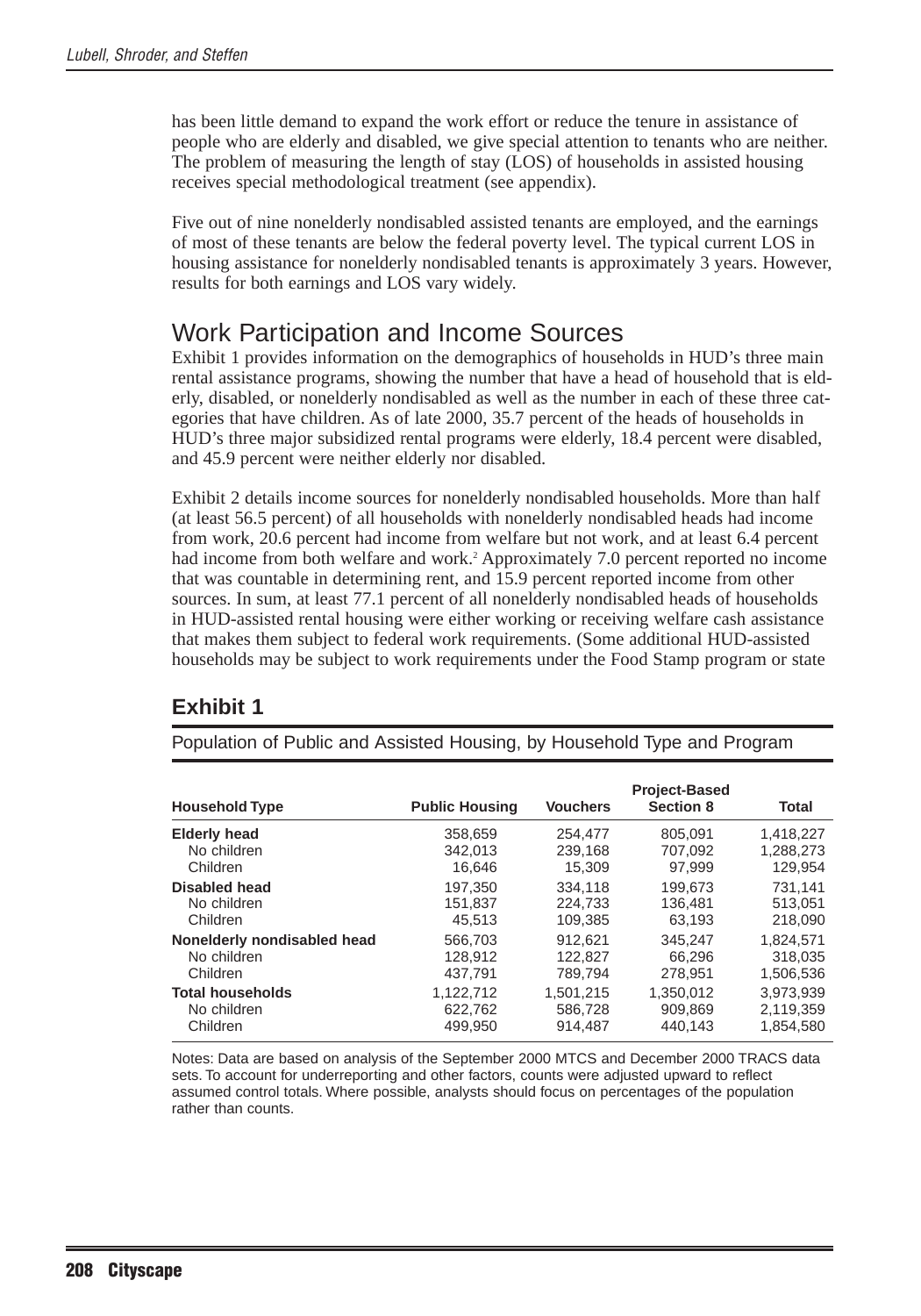| <b>Income Source</b>                                         | <b>Public Housing</b>        | <b>Vouchers</b>              | <b>Project-Based</b><br>Section 8 | Total                           |
|--------------------------------------------------------------|------------------------------|------------------------------|-----------------------------------|---------------------------------|
| Income from work<br>No welfare<br>Plus welfare               | 292,201<br>269,223<br>22.978 | 516,287<br>457,563<br>58.725 | 222,910<br>187,384<br>35,526      | 1,031,399<br>914.170<br>117,229 |
| Income from welfare<br>but not work                          | 124.782                      | 194.775                      | 55.821                            | 375.378                         |
| Others (no wages,<br>TANF, or GA)<br>No children<br>Children | 149.720<br>104,133<br>45.587 | 201,558<br>162,114<br>39,444 | 66,516<br>45,860<br>20.657        | 417.794<br>312,107<br>105.687   |
| Zero counted income<br>Children<br>No children               | 53.362<br>33.872<br>20.407   | 51.035<br>37.909<br>13.126   | 23.701<br>14.243<br>9.458         | 128.097<br>86.023<br>42.991     |

TANF = Temporary Assistance for Needy Families; GA = general assistance.

Income Sources of Nonelderly Nondisabled Households: 2000

Notes: Data are based on analysis of the September 2000 MTCS and December 2000 TRACS data sets. To account for underreporting and other factors, counts were adjusted upward to reflect assumed control totals. Where possible, analysts should focus on percentages of the population rather than counts.

general assistance programs.) At least 89 percent of HUD-assisted households are elderly, disabled, or nonelderly nondisabled households with income from work and/or welfare.

Data from administrative sources probably underestimate the actual percentage of HUDassisted households with income from work. There are at least four scenarios in which this underestimation might occur:

- Some tenants may have started working subsequent to the annual certification of income reported to HUD.<sup>3</sup> Housing agencies have discretion regarding requirements for reporting of income between annual recertifications.
- Some tenants who worked during the previous year may have been unemployed at the time of annual recertification and thus recorded as tenants without earnings.
- Some tenants fail to report their earnings (tenant fraud).
- Some working tenants are misidentified as nonworking tenants for other reasons; for example, they may have reported earnings to the housing agency or owner, who subsequently did not properly record the information in the data systems (HUD, 2001).<sup>4</sup>

Among nonelderly nondisabled households that reported some income, but no income derived from work or welfare, the most common sources were child support (38 percent in public housing and vouchers combined and 31.3 percent in project-based Section 8), Supplemental Security Income (SSI) (17.5 and 15.5 percent, respectively), Social Security (16 and 17.1 percent), general assistance (13 and 9.9 percent), and unemployment insurance (10 and 7.9 percent). (Households with no reported income were excluded from this sample in calculating percentages.) Nonelderly nondisabled households may have income from SSI because of a disabled child. Social Security for this group may be attributed to survivor's benefits.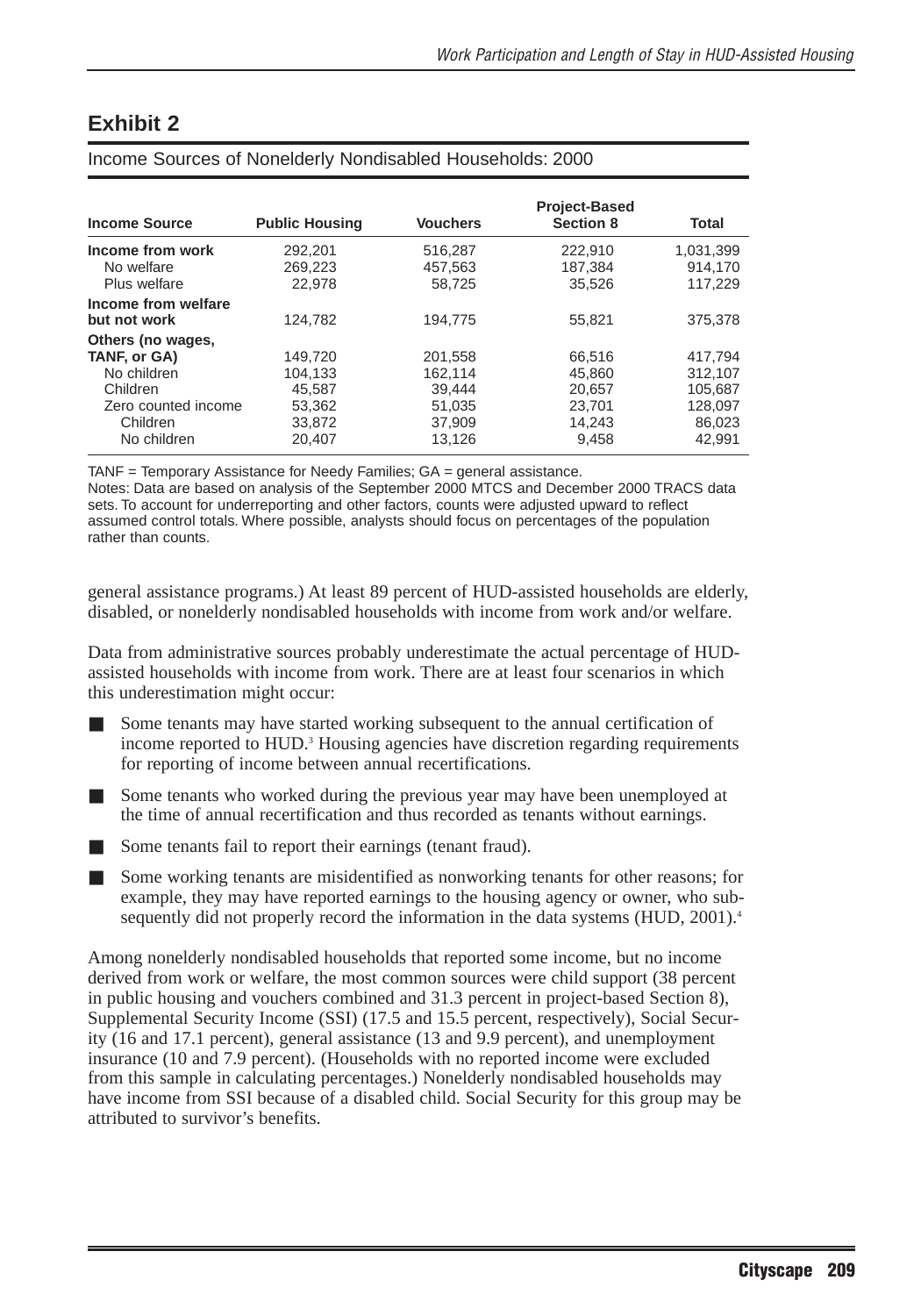There are a number of potential explanations to account for the approximately 7 percent of nonelderly nondisabled households that report no income at all. As noted above, some agencies and owners fail to properly record earnings and other income that tenants report to them, and some tenants fail to fully disclose all earnings and other income. Still other tenants report income sources that are not counted by HUD toward rent and thus not captured in HUD's administrative records; for example, irregular sources of income such as gifts or in-kind resources such as food stamps or Medicare. HUD also excludes a few sources by statute or policy, such as foster care compensation, Holocaust reparations, earnings of minors, and student stipends.

Other potential explanations relate to state welfare policies. As shown in exhibit 3, the share of HUD-assisted nonelderly nondisabled households that had no reported income varies substantially from state to state. This could be due to the fact that different states have adopted different general assistance policies; approximately 20 to 25 percent of these households have no children. Variance by state in the level of welfare benefits may also play a role; in low-benefit states, families may conclude that they are likely to gain more from irregular child support payments than from welfare.

Earnings of the typical HUD-assisted nonelderly nondisabled tenant with earnings are roughly consistent with full-time employment for one person at the federal minimum wage. <sup>5</sup> As shown in exhibit 4, the median annual earnings of these households as of 2000 were \$11,050 in the Section 8 project-based program, \$11,648 in the public housing program, and \$12,074 in the tenant-based voucher program. The 20th-percentile earnings were \$5,720 for public housing, \$6,240 for project-based Section 8, and \$6,803 for tenant-based vouchers—in all cases, more than half the earnings of a full-time minimum wage income.<sup>6</sup> Earnings for the 80th percentile were \$16,640 for project-based Section 8, \$18,113 for tenant-based vouchers, and \$18,755 for public housing. Exhibit 4 also shows earnings percentiles for the same groups broken down by tenants who do or do not mix work and welfare.

For many of the reasons noted above, the actual earnings of HUD-assisted tenants probably exceed the levels reported in HUD's data systems. The effect of underreporting of income on earnings percentiles of working households is somewhat complicated. As evidenced by HUD's *Quality Control for Rental Assistance Subsidies Determination* (HUD, 2001), more accurate reporting of earnings would identify more low-wage working families. The data indicate that inclusion of these families in the distribution of earnings of working households would depress the earnings of the lower percentiles because the earnings of families not reported in the administrative system tend to be lower than the earnings that are reported. Conversely, more accurate reporting would show higher earnings for households already reported as working. In particular, the quality control data suggest higher earnings levels than the administrative data systems for the 70th percentile and above. Therefore, greater true variance in earnings exists than is suggested by the administrative data records.

#### Length of Stay Among Assisted Renters

Although a true longitudinal analysis examining LOS in HUD-assisted housing of particular individuals is not available, LOS may be estimated by calculating how long current tenants have been in public housing or the tenant-based voucher program. We present evidence of how LOS varies by household type, primary source of income, and amount of earned income in the public housing and tenant-based voucher programs. (Because of data limitations, we do not discuss LOS in the Section 8 project-based programs.)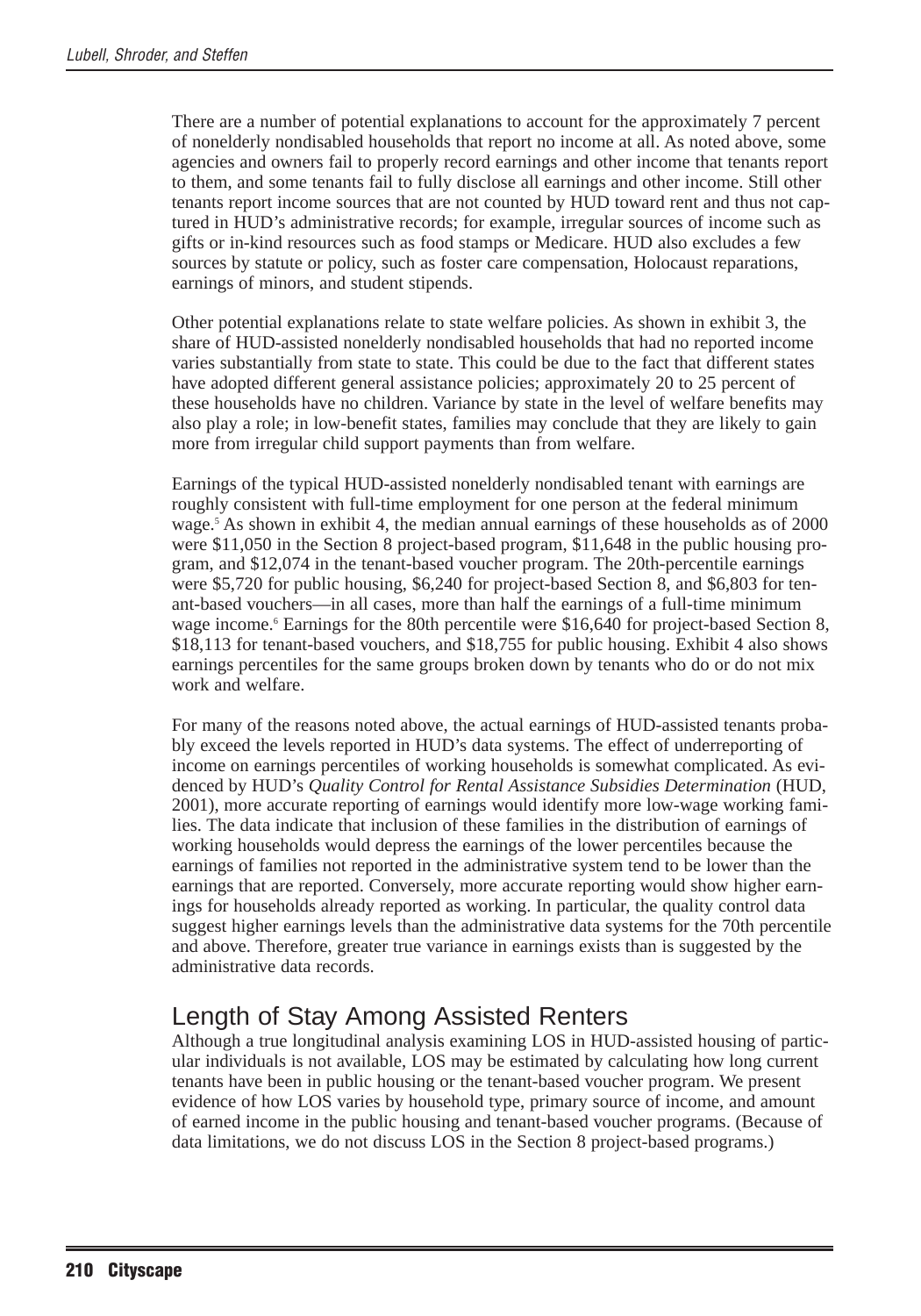Percentage of Assisted Households With Zero Counted Income, by State: 2000

| <b>State</b>          | <b>Public Housing</b> | <b>Vouchers</b> |
|-----------------------|-----------------------|-----------------|
| Alabama               | 7.1                   | 6.3             |
| Alaska                | 0.9                   | 1.0             |
| Arizona               | 4.0                   | 5.4             |
| Arkansas              | 5.3                   | 6.2             |
| California            | 0.9                   | 0.5             |
| Colorado              | 5.0                   | 6.3             |
| Connecticut           | 2.7                   | 3.8             |
| Delaware              | 8.9                   | 4.4             |
| District of Columbia  | 6.3                   | 4.7             |
| Florida               | 6.6                   | 3.3             |
| Georgia               | 5.8                   | 4.2             |
| Guam                  | 3.2                   | 7.9             |
| Hawaii                | 1.5                   | 0.9             |
| Idaho                 | 3.0                   | 5.2             |
| <b>Illinois</b>       | 8.2                   | 6.0             |
| Indiana               | 9.1                   | 7.4             |
| lowa                  | 1.4                   | 2.9             |
| Kansas                | 2.4                   | 3.8             |
|                       | 5.4                   | 3.6             |
| Kentucky<br>Louisiana | 7.3                   | 2.2             |
|                       | 1.2                   |                 |
| Maine                 |                       | 3.0             |
| Maryland              | 4.0                   | 2.8             |
| Massachusetts         | 1.9                   | 2.3             |
| Michigan              | 3.1                   | 3.8             |
| Minnesota             | 6.1                   | 2.1             |
| Mississippi           | 6.0                   | 4.5             |
| Missouri              | 4.9                   | 5.5             |
| Montana               | 11.2                  | 10.6            |
| Nebraska              | 2.3                   | 3.1             |
| Nevada                | 7.9                   | 5.2             |
| New Hampshire         | 1.0                   | 1.3             |
| New Jersey            | 1.3                   | 0.8             |
| New Mexico            | 5.4                   | 4.4             |
| New York              | 0.7                   | 0.8             |
| North Carolina        | 9.4                   | 6.6             |
| North Dakota          | 4.6                   | 6.1             |
| Ohio                  | 7.2                   | 5.1             |
| Oklahoma              | 13.4                  | 10.5            |
| Oregon                | 3.2                   | 3.7             |
| Pennsylvania          | 3.5                   | 2.4             |
| Puerto Rico           | 7.1                   | 17.6            |
| Rhode Island          | 1.6                   | 2.2             |
| South Carolina        | 8.2                   | 6.1             |
| South Dakota          | 2.8                   | 7.7             |
| <b>Tennessee</b>      | 10.5                  | 3.1             |
| Texas                 | 5.8                   | 27.3            |
| Utah                  | 5.1                   | 5.3             |
| Vermont               | 0.6                   | 13.5            |
| Virgin Islands        | 5.0                   | 4.5             |
| Virginia              | 9.4                   | 6.4             |
| Washington            | 0.9                   | 8.5             |
| West Virginia         | 9.6                   | 4.2             |
| Wisconsin             | 1.7                   | 2.6             |
| Wyoming               | 1.6                   | 1.5             |

Source: MTCS, September 2000. Tabulation not performed for TRACS for technical reasons.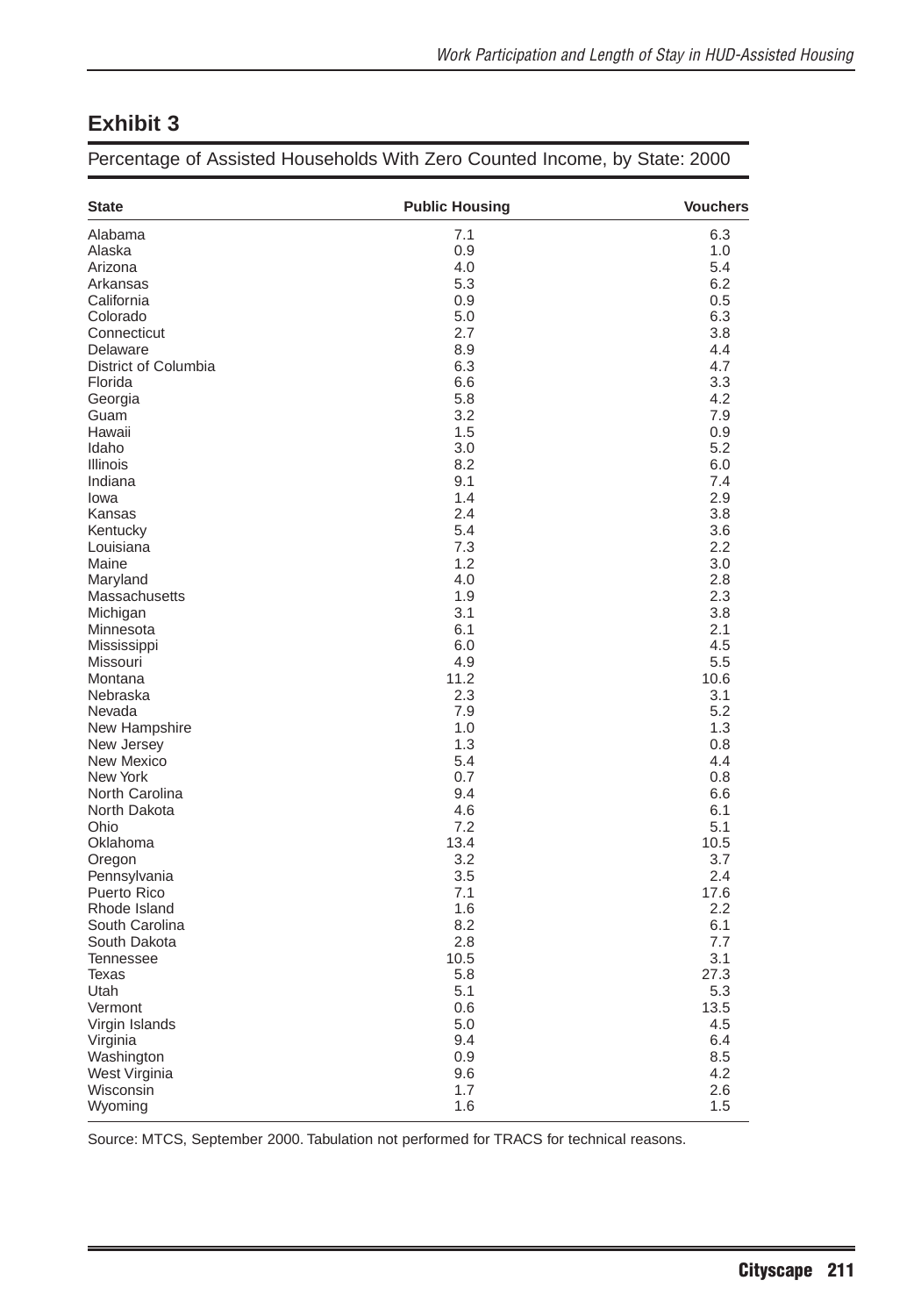# *Lubell, Shroder, and Steffen* **Exhibit 4** Earnings Among Nonelderly Nondisabled Tenants With Earnings, by Percentile: 2000 (\$)

|                   | <b>Public Housing</b> |                 |                     | <b>Tenant-Based Vouchers</b> |                 |                     | <b>Project-Based Section 8 Assistance</b> |                |                     |
|-------------------|-----------------------|-----------------|---------------------|------------------------------|-----------------|---------------------|-------------------------------------------|----------------|---------------------|
|                   |                       | <b>With No</b>  |                     |                              | <b>With No</b>  |                     |                                           | <b>With No</b> |                     |
|                   | All                   | Welfare         | <b>With Welfare</b> | All                          | Welfare         | <b>With Welfare</b> | All                                       | Welfare        | <b>With Welfare</b> |
| <b>Percentile</b> | $(n = 27, 735)$       | $(n = 25, 554)$ | $(n = 2, 181)$      | $(n = 49,939)$               | $(n = 44, 192)$ | $(n = 5,747)$       | $(n = 16, 345)$                           | $(n = 15,322)$ | $(n = 1,023)$       |
| 10                | 2,832                 | 3,120           | 1,040               | 4,692                        | 5,148           | 2,857               | 4,368                                     | 4,522          | 2,619               |
| 20                | 5,720                 | 6,020           | 3,000               | 6,803                        | 7,280           | 4,680               | 6,240                                     | 6,424          | 4,800               |
| 30                | 7.800                 | 8,130           | 5,088               | 8,647                        | 9,149           | 6,000               | 7,800                                     | 8,034          | 5,859               |
| 40                | 9,750                 | 10,140          | 6,309               | 10,400                       | 10,920          | 7,280               | 9,491                                     | 9,750          | 6,768               |
| 50                | 11.648                | 11,960          | 7,693               | 12,074                       | 12,506          | 8,580               | 11,050                                    | 11,360         | 7,920               |
| 60                | 13.520                | 13,818          | 9,360               | 13.761                       | 14,352          | 9,800               | 12,740                                    | 13,000         | 9,305               |
| 70                | 15,600                | 16,120          | 11,162              | 15,600                       | 16,200          | 11,373              | 14,560                                    | 14,792         | 10,712              |
| 80                | 18.755                | 19.240          | 13.464              | 18,113                       | 18,622          | 13,520              | 16,640                                    | 16,909         | 12,480              |
| 90                | 24.910                | 25,373          | 17.206              | 21,840                       | 22,320          | 16.640              | 20,180                                    | 20,464         | 15,207              |

Notes: These data are based on analysis of the September 2000 MTCS and December 2000 TRACS data sets.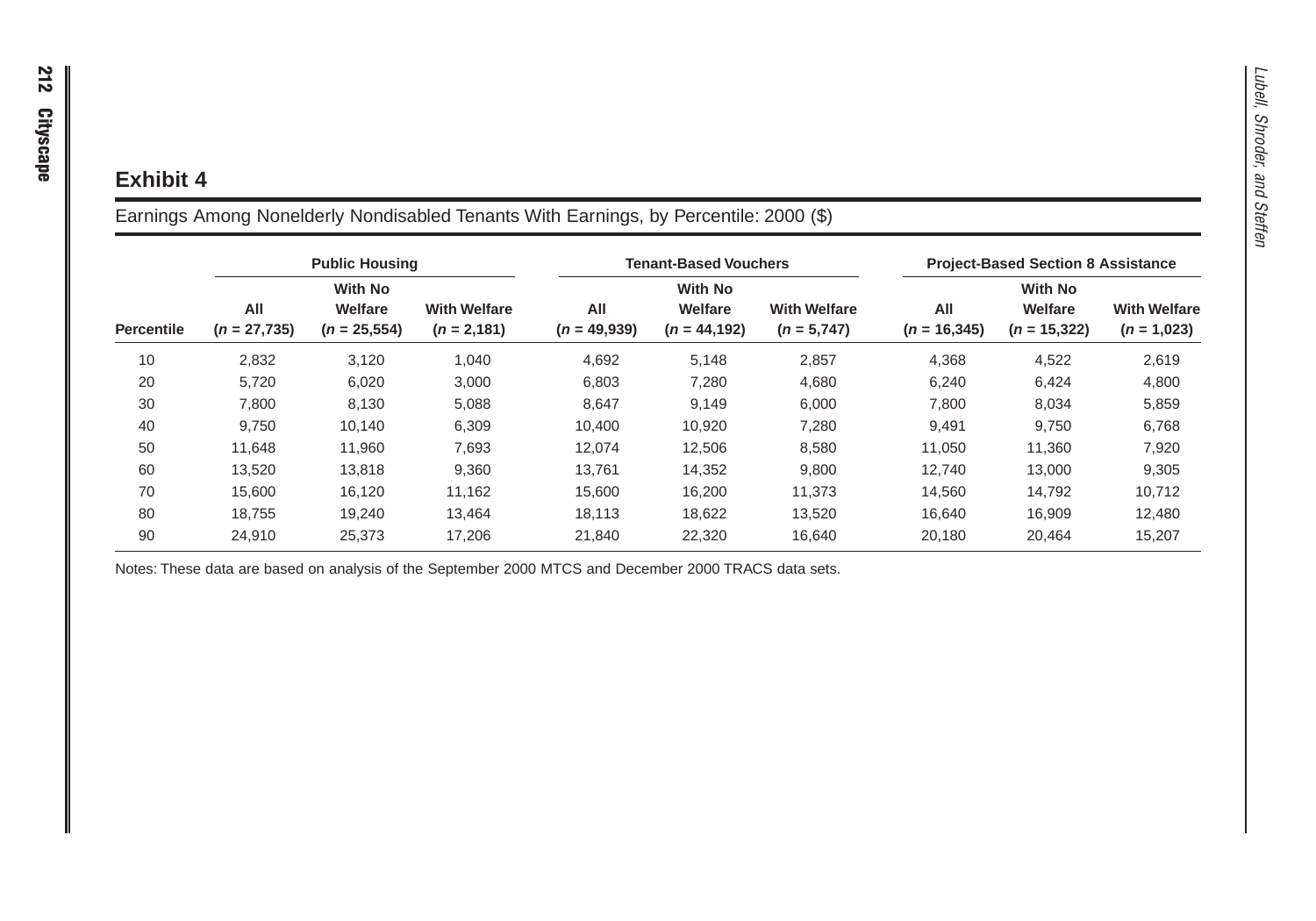For this analysis, we drew a 10-percent sample of the roughly 1.1 million public housing records and the 1.5 million voucher records submitted to MTCS as of September 30, 2000. Housing agencies are required to submit MTCS records for each household annually, although some housing agencies continue to have imperfect reporting. We excluded households whose last MTCS records were submitted because they were ending participation in the programs or were using their vouchers to move out of the housing agency's jurisdiction. Approximately 16 percent of public housing households and 15 percent of tenant-based voucher households fell into these categories. These exclusions focused the analysis on a definable population: current tenants.

Other records were excluded if admission dates were missing or out of range (for example, if admission occurred before the public housing program began in 1937 or the first tenant-based voucher contract on June 1, 1975, or if the admission date implied that a nonelderly head of a public housing household was admitted before age 18). These exclusions reduced the public housing sample by 13 percent (to 92,397) and the tenantbased voucher sample by 10 percent (to 131,467).

LOS was computed by converting dates to decimal years, then subtracting the date of admission from September 30, 2000.

#### Influence of Household Type on Length of Stay

Exhibit 5 provides an overview of the LOS of different types of households in the public housing and tenant-based voucher samples. LOS varied considerably by household type. (Note that households with elderly or disabled heads may have children.) The group total shows that median LOS was 4.69 years in public housing and 3.08 years in the tenantbased voucher program. LOS varied considerably by household type. Among all families with children, the median tenure was 3.39 years in public housing and 2.68 years in the voucher program. Median LOS for nonelderly nondisabled families with children was 3.17 years in public housing and 2.63 years in tenant-based voucher housing––the shortest median tenure among these household types. A longer spell is associated with disability and elderly status, with median tenures of 4.05 and 8.44 years, respectively, for public housing and 3.00 and 5.33 years, respectively, for the tenant-based voucher program.

Exhibit 6 presents demographic factors associated with LOS. In public housing, elderly households and nonelderly nondisabled households with children together accounted for more than 80 percent of the public housing program and therefore had the greatest influence on overall average tenure. The mean LOS for public housing residents of 8.50 years was substantially higher than the median (50th percentile) LOS of 4.69 years. The difference between these two measures of central tendency shows that the distribution of tenure was skewed, with a large proportion of short-term participants tapering off to a few households with long tenure. Tenure increases slowly with each percentile shown below the 50th percentile, followed by larger increases in succeeding percentiles.

The difference between mean (4.75 years) and median (3.08 years) tenures in tenantbased vouchers also indicated a skewed distribution, with the bulk of households having short stays (exhibit 6). As in public housing, the pattern of increasing differences of tenure between members of the "nonelderly nondisabled with children" category and the "nonelderly nondisabled no children" group indicates that empty nesters are included in nonelderly nondisabled households. These nonelderly nondisabled groups together constituted 61.1 percent of households in the tenant-based voucher sample.

Among nonelderly nondisabled households, families with no children showed more rapid increases in LOS in the higher percentiles than families with children. In public housing,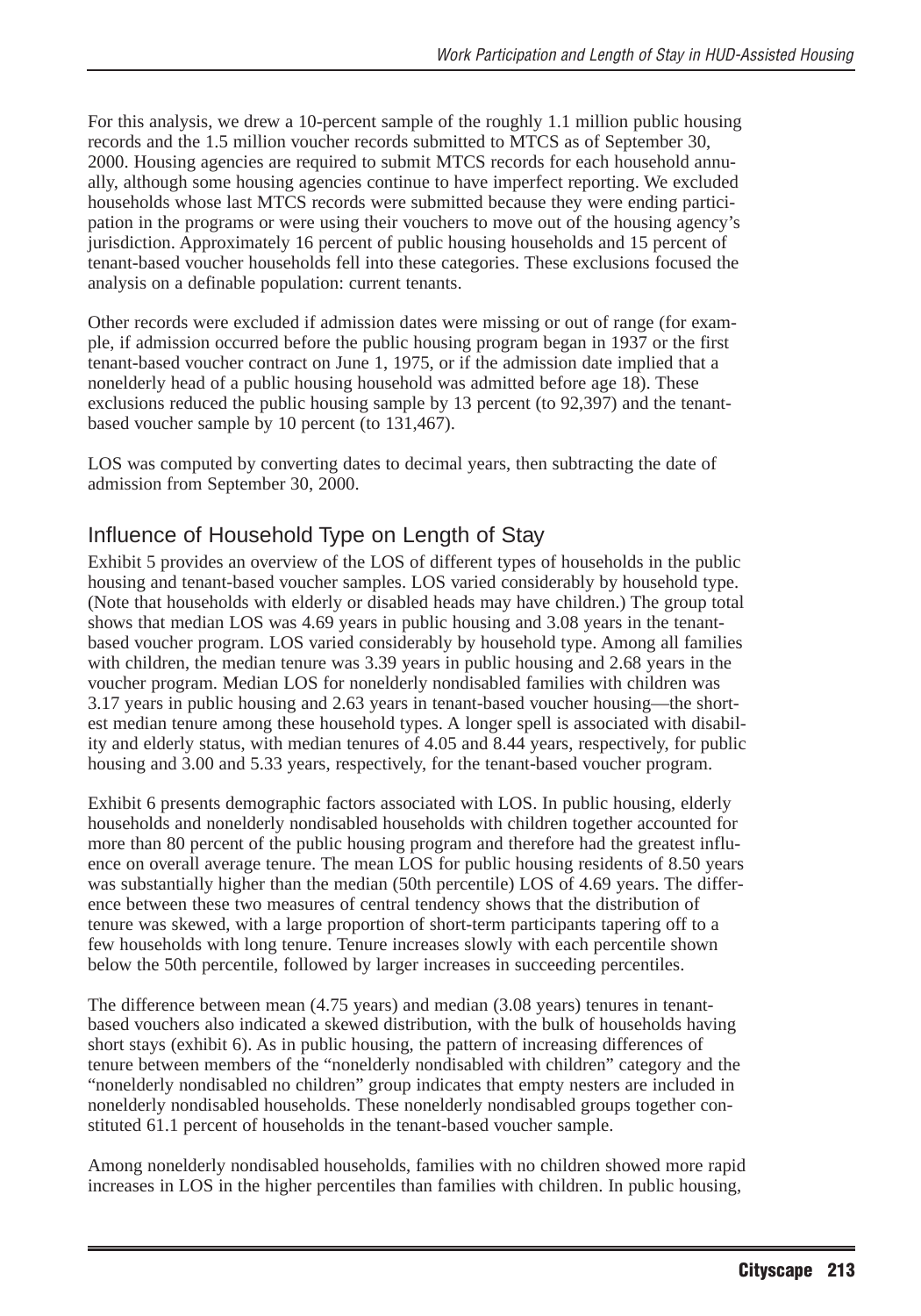LOS in Public Housing and Tenant-Based Voucher Program, by Household Type and Presence of Children

|                                            | <b>Elderly</b> | <b>Disabled</b> |                 | Nonelderly<br><b>Nondisabled Head</b> |         |
|--------------------------------------------|----------------|-----------------|-----------------|---------------------------------------|---------|
| Variable                                   | Head           | Head            | <b>Children</b> | No Children                           | Total   |
| <b>Public housing</b><br>No children       |                |                 |                 |                                       |         |
| Median LOS (years <sup>a</sup> )           | 8.25           | 3.90            | NA.             | 5.08                                  | 6.27    |
| Households (n)                             | 27,818         | 12,686          | NA.             | 10,384                                | 50,888  |
| Children                                   |                |                 |                 |                                       |         |
| Median LOS (years <sup>a</sup> )           | 17.68          | 4.67            | 3.17            | NA.                                   | 3.39    |
| Households (n)                             | 1,311          | 3,758           | 36,440          | <b>NA</b>                             | 41,509  |
| Group total                                |                |                 |                 |                                       |         |
| Median LOS (years <sup>a</sup> )           | 8.44           | 4.05            | 3.17            | 5.08                                  | 4.69    |
| Households (n)                             | 29,129         | 16,444          | 36,440          | 10,384                                | 92,397  |
| <b>Tenant-based voucher</b><br>No children |                |                 |                 |                                       |         |
| Median LOS (years <sup>a</sup> )           | 5.41           | 3.00            | <b>NA</b>       | 3.84                                  | 4.00    |
| Households (n)                             | 20,683         | 19,643          | NA.             | 10,630                                | 50,956  |
| Children                                   |                |                 |                 |                                       |         |
| Median LOS (years <sup>a</sup> )           | 4.45           | 2.96            | 2.63            | NA.                                   | 2.68    |
| Households (n)                             | 1,285          | 9,515           | 69,711          | <b>NA</b>                             | 80,511  |
| Group total                                |                |                 |                 |                                       |         |
| Median LOS (years <sup>a</sup> )           | 5.33           | 3.00            | 2.63            | 3.84                                  | 3.08    |
| Households (n)                             | 21,968         | 29,158          | 69,711          | 10,630                                | 131,467 |

 $LOS = length of stay; NA = not applicable.$ 

Note: Ten-percent sample, unweighted.

a Years from September 30, 2000.

Source: September 2000 MTCS. For public housing: excluding 16 percent of households with end-ofparticipation (EOP) records; 87 percent of remaining records have complete data in logical range. For tenant-based vouchers: excluding 15 percent of households with EOP records; 90 percent of remaining records have complete data in logical range.

by the 90th percentile, the tenure of families without children (26.85 years) was nearly double the tenure of those with children (13.83 years). One explanation for this is category switching: When the youngest child becomes an adult, a family is classified as "nonelderly nondisabled without children" whether the adult children stay or leave, but the household's tenure does not restart at zero. Family life cycles therefore account for some of the long tenures among families without children. However, the larger size of the "with children" group (almost four times larger) means that most families with children leave public housing after brief participation.

Among the family groups studied, median LOS for nonelderly nondisabled households without children was second in length only to elderly households: 5.08 years in the public housing program and 3.85 years in the voucher program. This represents a fairly small segment of HUD-assisted housing (4.9 percent of tenants in project-based Section 8, 8.2 percent of households with tenant-based vouchers, and 11.5 percent of public housing tenants) but may represent a particularly hard-to-serve group that needs special attention. Some in this group are formerly homeless individuals with problems not formally recognized as "disabilities"; others are parents whose children have left the unit.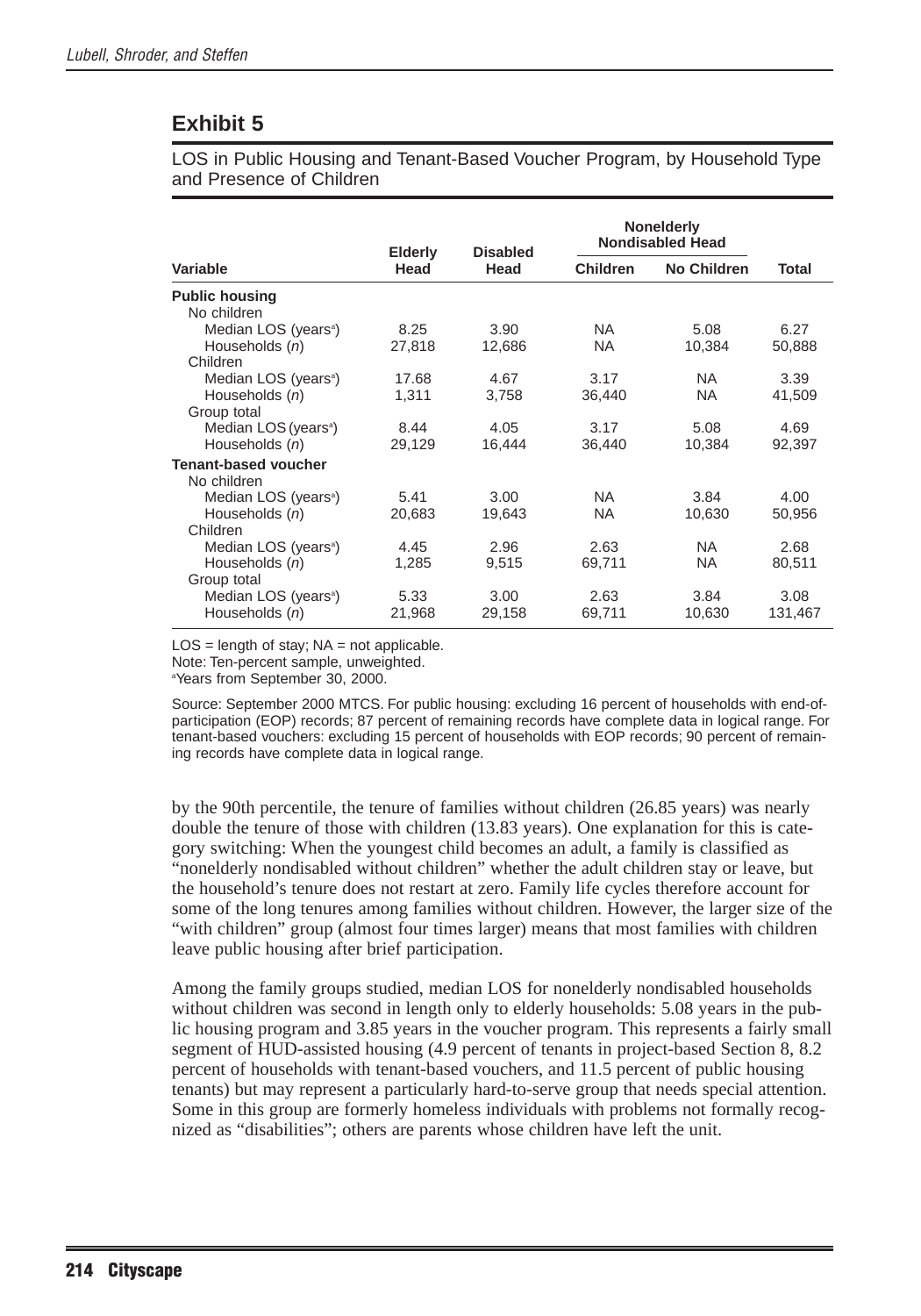LOS in Public Housing and Tenant-Based Voucher Program, by Household Type

|                                                                                 | <b>Elderly</b>                                                 | <b>Disabled</b>                                              |                                                              | <b>Nonelderly</b><br><b>Nondisabled Head</b>                  |                                                              |  |
|---------------------------------------------------------------------------------|----------------------------------------------------------------|--------------------------------------------------------------|--------------------------------------------------------------|---------------------------------------------------------------|--------------------------------------------------------------|--|
| Variable                                                                        | Head                                                           | Head                                                         | <b>Children</b>                                              | <b>No Children</b>                                            | <b>Total</b>                                                 |  |
|                                                                                 |                                                                | <b>Public Housing</b>                                        |                                                              |                                                               |                                                              |  |
| Percentage of households<br>Mean LOS (years <sup>a</sup> )<br><b>Percentile</b> | 31.5<br>12.49                                                  | 17.8<br>7.07                                                 | 39.4<br>5.59                                                 | 11.2<br>9.76                                                  | 100.0<br>8.50                                                |  |
| Minimum<br>10<br>20<br>30<br>40<br>50<br>60<br>70                               | 0.00<br>1.32<br>2.68<br>4.25<br>6.07<br>8.44<br>11.44<br>15.33 | 0.00<br>0.62<br>1.24<br>1.99<br>2.88<br>4.05<br>5.62<br>7.85 | 0.00<br>0.52<br>1.04<br>1.58<br>2.30<br>3.17<br>4.36<br>6.15 | 0.00<br>0.52<br>1.11<br>1.96<br>3.16<br>5.08<br>8.13<br>12.95 | 0.00<br>0.66<br>1.36<br>2.20<br>3.28<br>4.69<br>6.72<br>9.63 |  |
| 80<br>90<br>Maximum                                                             | 21.38<br>30.90<br>60.83                                        | 11.40<br>19.01<br>45.02                                      | 8.94<br>13.83<br>44.47                                       | 19.53<br>26.85<br>44.91                                       | 14.15<br>23.00<br>60.83                                      |  |
|                                                                                 |                                                                | <b>Tenant-Based Voucher</b>                                  |                                                              |                                                               |                                                              |  |
| Percentage of households<br>Mean LOS (years <sup>a</sup> )<br><b>Percentile</b> | 16.7<br>7.01                                                   | 22.2<br>4.61                                                 | 53.0<br>3.95                                                 | 8.1<br>5.68                                                   | 100.0<br>4.75                                                |  |
| Minimum<br>10<br>20<br>30                                                       | 0.00<br>0.81<br>1.65<br>2.57                                   | 0.00<br>0.50<br>1.00<br>1.50                                 | 0.00<br>0.45<br>0.91<br>1.39                                 | 0.00<br>0.50<br>1.08<br>1.73                                  | 0.00<br>0.50<br>1.00<br>1.56                                 |  |
| 40<br>50<br>60<br>70                                                            | 3.75<br>5.33<br>7.16<br>9.47                                   | 2.21<br>3.00<br>4.08<br>5.62                                 | 1.96<br>2.63<br>3.50<br>4.83                                 | 2.58<br>3.85<br>5.50<br>7.39                                  | 2.25<br>3.08<br>4.25<br>5.83                                 |  |
| 80<br>90<br>Maximum                                                             | 12.12<br>16.08<br>24.94                                        | 7.85<br>11.31<br>24.83                                       | 6.57<br>9.49<br>25.29                                        | 10.13<br>13.83<br>24.94                                       | 8.08<br>11.57<br>25.29                                       |  |

 $LOS = length of stay.$ 

Note: Ten-percent sample, unweighted.

a Years from September 30, 2000.

Source: September 2000 MTCS. For public housing: excluding 16 percent of households with end-ofparticipation (EOP) records; 87 percent of remaining records have complete data in logical range. For tenant-based vouchers: excluding 15 percent of households with EOP records; 90 percent of remaining records have complete data in logical range.

#### Influence of Income Source

Exhibits 7 (public housing) and 8 (tenant-based voucher program) show the relationship between primary source of income and tenure. The exhibits are organized by whether households obtain more than half of their income from working, welfare, or other sources. The percentage of households are those in the sample that meet the specified definitions for household type and income source.

As seen in exhibit 7, the 18.8-percent share of nonelderly nondisabled households with children that had earned income was more than twice the share of similar households that received welfare income (9.2 percent). Median LOS of working households with children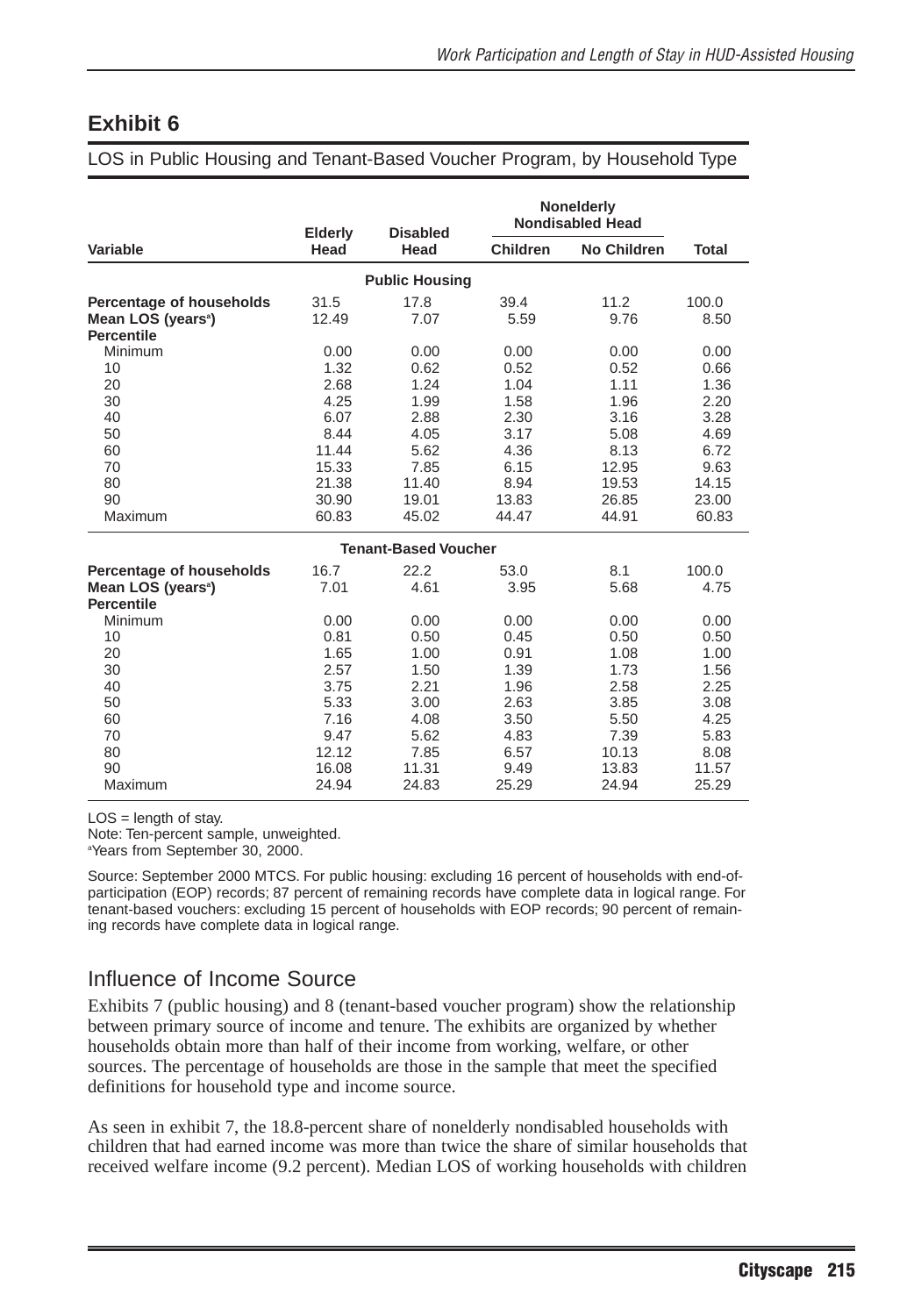Distribution of LOS in Public Housing, by Household Type and Primary Income Source

|                                                                                 | <b>Elderly</b>                                                                            | <b>Disabled</b>                                                                         |                                                                                        | <b>Nonelderly</b><br><b>Nondisabled Head</b>                                             |                                                                                          |
|---------------------------------------------------------------------------------|-------------------------------------------------------------------------------------------|-----------------------------------------------------------------------------------------|----------------------------------------------------------------------------------------|------------------------------------------------------------------------------------------|------------------------------------------------------------------------------------------|
| Variable                                                                        | Head                                                                                      | Head                                                                                    | <b>Children</b>                                                                        | <b>No Children</b>                                                                       | <b>Total</b>                                                                             |
|                                                                                 |                                                                                           | $\geq$ 50% Earnings                                                                     |                                                                                        |                                                                                          |                                                                                          |
| Percentage of households<br>Mean LOS (years <sup>a</sup> )<br><b>Percentile</b> | 1.4<br>19.37                                                                              | 1.0<br>8.32                                                                             | 18.8<br>6.05                                                                           | 5.9<br>11.20                                                                             | 27.1<br>7.92                                                                             |
| Minimum<br>10<br>20<br>30<br>40<br>50<br>60<br>70                               | 0.03<br>1.68<br>3.65<br>6.77<br>11.39<br>18.06<br>24.71<br>29.19                          | 0.03<br>0.82<br>1.49<br>2.31<br>3.42<br>4.98<br>7.05<br>10.04                           | 0.00<br>0.55<br>1.16<br>1.81<br>2.60<br>3.59<br>4.90<br>6.83                           | 0.00<br>0.60<br>1.33<br>2.41<br>4.03<br>6.75<br>11.19<br>16.41                           | 0.00<br>0.58<br>1.24<br>2.00<br>2.96<br>4.18<br>6.03<br>8.83                             |
| 80<br>90<br>Maximum                                                             | 34.01<br>39.97<br>60.83                                                                   | 14.25<br>22.34<br>42.34                                                                 | 9.77<br>14.82<br>44.47                                                                 | 22.33<br>28.48<br>44.91                                                                  | 13.25<br>22.24<br>60.83                                                                  |
|                                                                                 |                                                                                           | $\geq 50\%$ Welfare                                                                     |                                                                                        |                                                                                          |                                                                                          |
| Percentage of households<br>Mean LOS (years <sup>a</sup> )<br><b>Percentile</b> | 0.3<br>17.30                                                                              | 0.5<br>8.07                                                                             | 9.2<br>5.03                                                                            | 0.9<br>10.45                                                                             | 10.9<br>5.92                                                                             |
| Minimum<br>10<br>20<br>30<br>40<br>50<br>60<br>70                               | 0.13<br>1.66<br>3.16<br>5.17<br>7.70<br>13.63<br>20.05<br>27.24                           | 0.01<br>0.46<br>1.06<br>1.85<br>3.24<br>4.84<br>7.24<br>10.04                           | 0.00<br>0.51<br>0.94<br>1.41<br>1.97<br>2.73<br>3.82<br>5.37                           | 0.02<br>0.74<br>1.42<br>2.74<br>4.27<br>6.98<br>9.54<br>13.61                            | 0.00<br>0.54<br>0.99<br>1.50<br>2.15<br>3.05<br>4.26<br>6.23                             |
| 80<br>90<br>Maximum                                                             | 32.96<br>39.27<br>54.30                                                                   | 13.56<br>22.56<br>42.34                                                                 | 7.86<br>12.25<br>44.16                                                                 | 20.14<br>26.97<br>44.12                                                                  | 9.20<br>15.13<br>54.30                                                                   |
|                                                                                 |                                                                                           | <b>Other Source</b>                                                                     |                                                                                        |                                                                                          |                                                                                          |
| Percentage of households<br>Mean LOS (years <sup>a</sup> )<br><b>Percentile</b> | 29.8<br>12.14                                                                             | 16.1<br>6.98                                                                            | 8.3<br>5.83                                                                            | 2.5<br>8.59                                                                              | 56.7<br>9.60                                                                             |
| Minimum<br>10<br>20<br>30<br>40<br>50<br>60<br>70<br>80<br>90<br>Maximum        | 0.00<br>1.30<br>2.66<br>4.20<br>5.95<br>8.28<br>11.14<br>14.90<br>20.20<br>29.93<br>60.25 | 0.00<br>0.62<br>1.24<br>1.99<br>2.86<br>4.01<br>5.54<br>7.73<br>11.20<br>18.81<br>45.02 | 0.00<br>0.54<br>1.08<br>1.66<br>2.44<br>3.37<br>4.67<br>6.63<br>9.50<br>14.31<br>44.16 | 0.00<br>0.48<br>1.08<br>1.79<br>2.69<br>4.14<br>6.30<br>10.31<br>16.58<br>24.40<br>44.25 | 0.00<br>0.83<br>1.67<br>2.74<br>4.07<br>5.74<br>8.06<br>11.25<br>16.00<br>25.22<br>60.25 |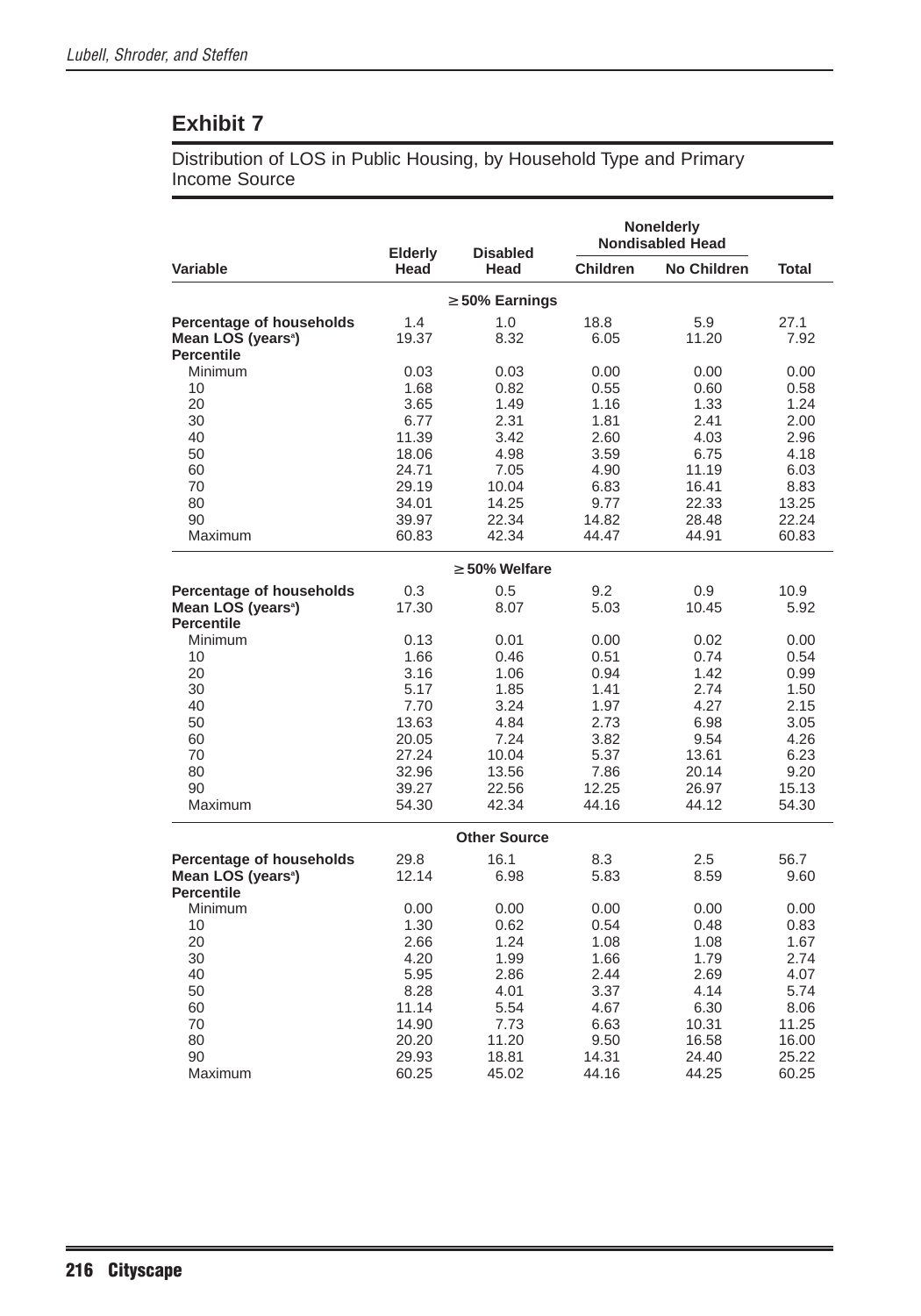#### **Exhibit 7 (continued)**

Distribution of LOS in Public Housing, by Household Type and Primary Income Source

|                                                                                 | <b>Disabled</b><br><b>Elderly</b> |             | <b>Nonelderly</b><br><b>Nondisabled Head</b> |                    |             |
|---------------------------------------------------------------------------------|-----------------------------------|-------------|----------------------------------------------|--------------------|-------------|
| Variable                                                                        | Head                              | Head        | <b>Children</b>                              | <b>No Children</b> | Total       |
|                                                                                 |                                   | No Income   |                                              |                    |             |
| Percentage of households<br>Mean LOS (years <sup>a</sup> )<br><b>Percentile</b> | 0.1<br>12.34                      | 0.2<br>4.63 | $3.2^{\circ}$<br>3.92                        | 1.9<br>6.48        | 5.3<br>4.97 |
| Minimum                                                                         | 0.05                              | 0.00        | 0.01                                         | 0.01               | 0.00        |
| 10                                                                              | 0.71                              | 0.36        | 0.45                                         | 0.44               | 0.44        |
| 20                                                                              | 1.72                              | 0.65        | 0.81                                         | 0.80               | 0.80        |
| 30                                                                              | 2.94                              | 1.02        | 1.17                                         | 1.21               | 1.18        |
| 40                                                                              | 5.14                              | 1.66        | 1.60                                         | 1.87               | 1.69        |
| 50                                                                              | 7.39                              | 2.41        | 2.18                                         | 2.83               | 2.36        |
| 60                                                                              | 10.43                             | 3.31        | 2.92                                         | 4.35               | 3.28        |
| 70                                                                              | 17.33                             | 4.77        | 3.97                                         | 6.52               | 4.77        |
| 80                                                                              | 27.58                             | 7.17        | 5.63                                         | 10.64              | 7.25        |
| 90                                                                              | 36.31                             | 11.25       | 9.45                                         | 19.82              | 12.78       |
| Maximum                                                                         | 48.00                             | 36.55       | 41.19                                        | 42.80              | 48.00       |

 $LOS = length of stay.$ 

Note: Ten-percent sample, unweighted.

a Years from September 30, 2000.

Source: September 2000 MTCS, excluding 16 percent of households with end-of-participation records; 87 percent of remaining records have complete data in logical range.

(3.59 years) exceeded the median tenure of welfare households with children (2.73 years). Among the 5.3 percent of total households with no income, the median tenure was 2.36 years. LOS of this population was generally shorter than for other groups at every percentile.

In public housing, few of the households with elderly or disabled heads relied on either earnings or welfare as their primary income source. Their relative prominence in the "other source" group reflects their reliance on Social Security or SSI.

In the voucher program, median LOS of working families (2.91 years) exceeded the median tenure of welfare families (2.50 years) by less than 6 months (exhibit 8). A slightly smaller share of voucher households (3.6 percent) than public housing households (5.3 percent) had no income; at 2.00 years, the tenant-based households with no income had a shorter median tenure than any of the other income groups.

#### Influence of Income Amount

Forty-eight percent of nonelderly nondisabled households with children had earnings as their primary income source. Exhibit 9 examines this group in greater detail, showing the relationship between amount of earnings and LOS for the nonelderly nondisabled households with and without children. Median LOS was low in both public housing (3.43 years) and the tenant-based voucher program (2.75) and relatively constant across earnings groups for households both with and without children. However, the median tenure was higher for families without children that had earnings of \$15,000 or more, especially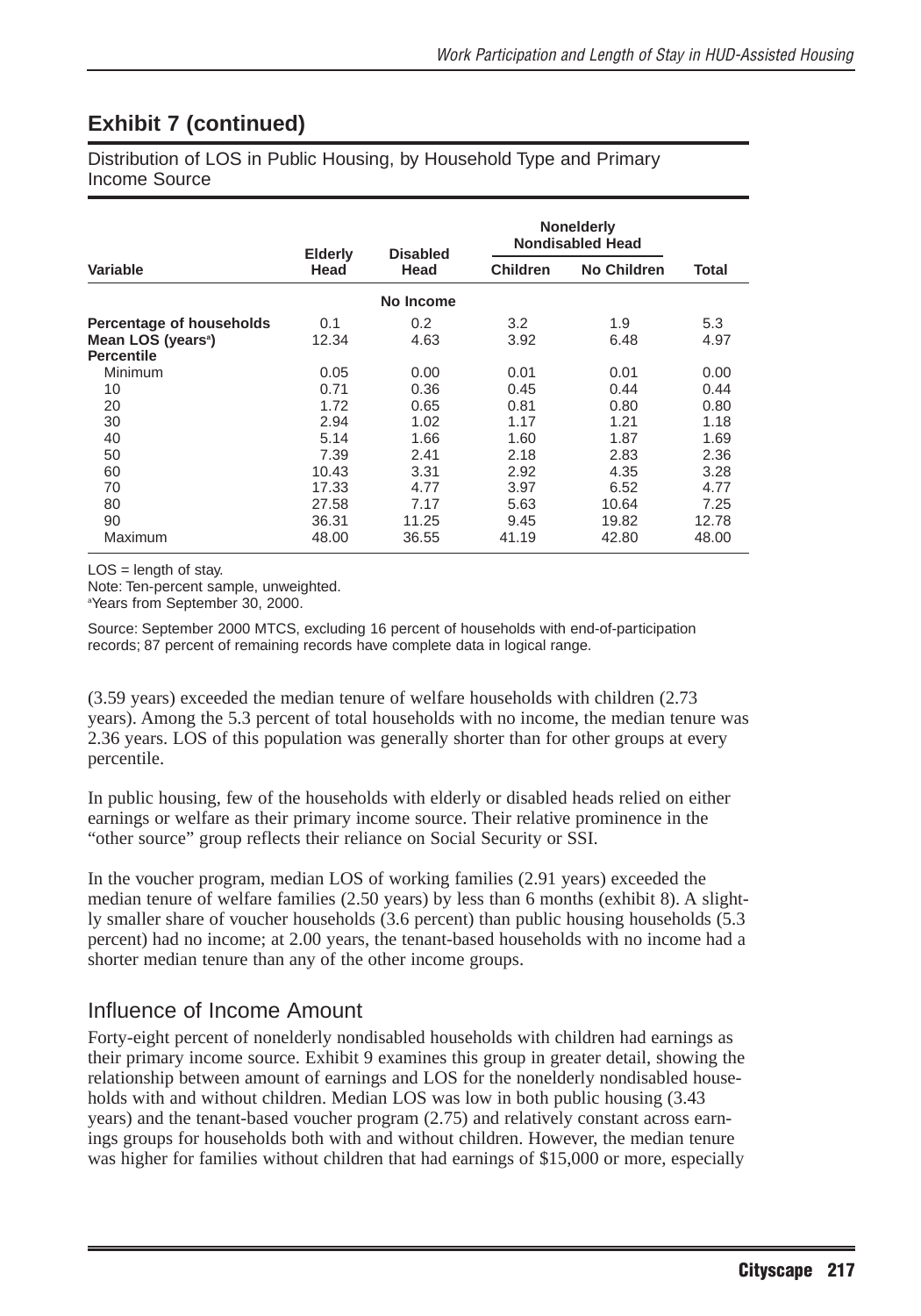Distribution of LOS in Tenant-Based Voucher Program, by Household Type and Primary Income Source

|                                                                                        | <b>Elderly</b><br><b>Disabled</b> |                      |                 | <b>Nonelderly</b><br><b>Nondisabled Head</b> |              |  |
|----------------------------------------------------------------------------------------|-----------------------------------|----------------------|-----------------|----------------------------------------------|--------------|--|
| Variable                                                                               | Head                              | Head                 | <b>Children</b> | <b>No Children</b>                           | <b>Total</b> |  |
|                                                                                        |                                   | $\geq 50\%$ Earnings |                 |                                              |              |  |
| Percentage of households<br>Mean LOS (years <sup>a</sup> )<br><b>Percentile</b>        | 0.5<br>6.32                       | 1.3<br>4.43          | 28.0<br>4.10    | 4.3<br>5.95                                  | 34.1<br>4.38 |  |
| Minimum                                                                                | 0.08                              | 0.03                 | 0.00            | 0.00                                         | 0.00         |  |
| 10                                                                                     | 0.78                              | 0.50                 | 0.46            | 0.51                                         | 0.48         |  |
| 20                                                                                     | 1.40                              | 1.00                 | 0.95            | 1.12                                         | 0.99         |  |
| 30                                                                                     | 2.25                              | 1.45                 | 1.44            | 1.84                                         | 1.50         |  |
| 40                                                                                     | 3.14                              | 2.16                 | 2.07            | 2.75                                         | 2.15         |  |
| 50                                                                                     | 4.83                              | 3.00                 | 2.79            | 4.14                                         | 2.91         |  |
| 60                                                                                     | 6.24                              | 3.91                 | 3.73            | 5.90                                         | 3.99         |  |
| 70                                                                                     | 8.44                              | 5.39                 | 5.07            | 7.96                                         | 5.36         |  |
| 80                                                                                     | 10.96                             | 7.33                 | 6.83            | 10.80                                        | 7.26         |  |
| 90                                                                                     | 14.72                             | 10.98                | 9.83            | 14.24                                        | 10.58        |  |
| Maximum                                                                                | 23.96                             | 23.43                | 24.58           | 24.58                                        | 24.58        |  |
|                                                                                        |                                   | $\geq 50\%$ Welfare  |                 |                                              |              |  |
| <b>Percentage of households</b><br>Mean LOS (years <sup>a</sup> )<br><b>Percentile</b> | 0.1<br>7.36                       | 0.5<br>3.59          | 10.4<br>3.69    | 0.8<br>5.61                                  | 11.9<br>3.87 |  |
| Minimum                                                                                | 0.08                              | 0.02                 | 0.00            | 0.08                                         | 0.00         |  |
| 10                                                                                     | 1.14                              | 0.33                 | 0.41            | 0.58                                         | 0.41         |  |
| 20                                                                                     | 1.82                              | 0.66                 | 0.83            | 1.25                                         | 0.83         |  |
| 30                                                                                     | 2.71                              | 1.08                 | 1.26            | 2.14                                         | 1.30         |  |
| 40                                                                                     | 3.79                              | 1.49                 | 1.80            | 2.84                                         | 1.87         |  |
| 50                                                                                     | 5.25                              | 2.11                 | 2.41            | 4.18                                         | 2.50         |  |
| 60                                                                                     | 7.25                              | 3.00                 | 3.25            | 5.65                                         | 3.41         |  |
| 70                                                                                     | 10.47                             | 4.25                 | 4.50            | 7.19                                         | 4.66         |  |
| 80                                                                                     | 13.68                             | 6.32                 | 6.16            | 9.40                                         | 6.50         |  |
| 90                                                                                     | 17.02                             | 9.07                 | 8.90            | 12.78                                        | 9.29         |  |
| Maximum                                                                                | 23.54                             | 22.25                | 24.00           | 24.58                                        | 24.58        |  |
|                                                                                        |                                   | <b>Other Source</b>  |                 |                                              |              |  |
| Percentage of households<br>Mean LOS (years <sup>a</sup> )<br><b>Percentile</b>        | 16.0<br>7.03                      | 20.3<br>4.66         | 12.0<br>3.98    | 2.1<br>5.66                                  | 50.4<br>5.29 |  |
| Minimum                                                                                | 0.00                              | 0.00                 | 0.00            | 0.03                                         | 0.00         |  |
| 10                                                                                     | 0.81                              | 0.50                 | 0.50            | 0.51                                         | 0.58         |  |
| 20                                                                                     | 1.66                              | 1.00                 | 0.96            | 1.04                                         | 1.14         |  |
| 30                                                                                     | 2.58                              | 1.52                 | 1.41            | 1.70                                         | 1.75         |  |
| 40                                                                                     | 3.75                              | 2.25                 | 2.00            | 2.58                                         | 2.50         |  |
| 50                                                                                     | 5.39                              | 3.01                 | 2.67            | 3.83                                         | 3.46         |  |
| 60                                                                                     | 7.21                              | 4.16                 | 3.54            | 5.58                                         | 4.88         |  |
| 70                                                                                     | 9.50                              | 5.70                 | 4.82            | 7.41                                         | 6.65         |  |
| 80                                                                                     | 12.16                             | 7.91                 | 6.58            | 9.96                                         | 9.16         |  |
| 90                                                                                     | 16.08                             | 11.41                | 9.58            | 13.74                                        | 12.83        |  |
| Maximum                                                                                | 24.94                             | 24.83                | 25.29           | 24.94                                        | 25.29        |  |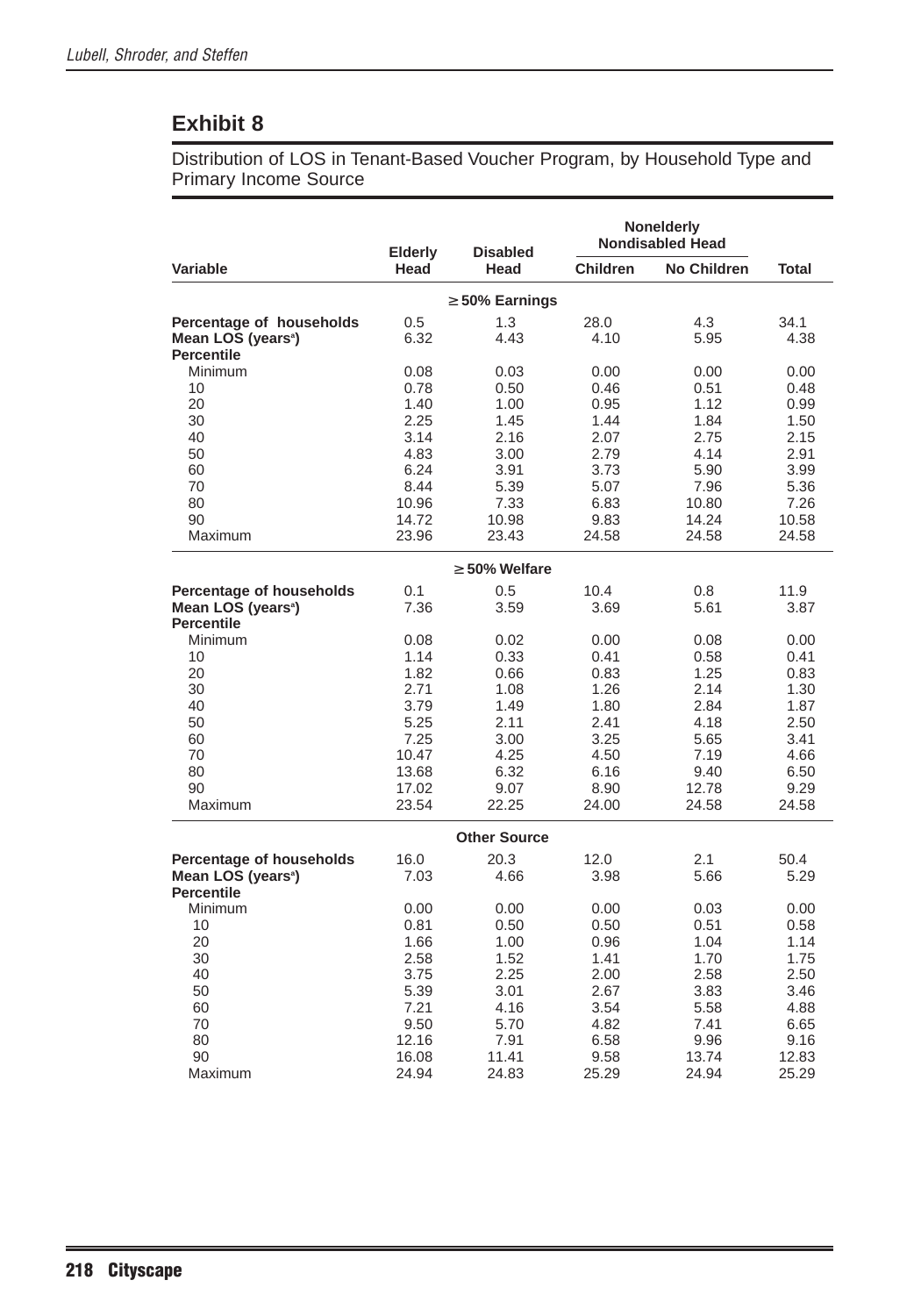#### **Exhibit 8 (continued)**

Distribution of LOS in Tenant-Based Voucher Program, by Household Type and Primary Income Source

|                                                            | <b>Elderly</b> | <b>Disabled</b> | <b>Nonelderly</b><br><b>Nondisabled Head</b> |                    |             |
|------------------------------------------------------------|----------------|-----------------|----------------------------------------------|--------------------|-------------|
| Variable                                                   | Head           | Head            | <b>Children</b>                              | <b>No Children</b> | Total       |
|                                                            |                | No Income       |                                              |                    |             |
| Percentage of households<br>Mean LOS (years <sup>a</sup> ) | 0.0<br>5.45    | 0.1<br>2.67     | 2.6<br>3.13                                  | 0.9<br>4.47        | 3.6<br>3.45 |
| <b>Percentile</b>                                          |                |                 |                                              |                    |             |
| Minimum                                                    | 0.37           | 0.06            | 0.02                                         | 0.01               | 0.01        |
| 10                                                         | 0.61           | 0.32            | 0.41                                         | 0.41               | 0.41        |
| 20                                                         | 1.49           | 0.52            | 0.75                                         | 0.75               | 0.75        |
| 30                                                         | 2.52           | 0.89            | 1.08                                         | 1.16               | 1.08        |
| 40                                                         | 3.49           | 1.16            | 1.50                                         | 1.72               | 1.51        |
| 50                                                         | 4.02           | 1.36            | 1.91                                         | 2.49               | 2.00        |
| 60                                                         | 5.60           | 1.96            | 2.58                                         | 3.69               | 2.75        |
| 70                                                         | 7.79           | 2.75            | 3.50                                         | 5.28               | 3.83        |
| 80                                                         | 11.04          | 4.08            | 4.87                                         | 7.91               | 5.41        |
| 90                                                         | 17.75          | 6.74            | 7.69                                         | 12.16              | 8.80        |
| Maximum                                                    | 18.14          | 21.41           | 22.86                                        | 23.08              | 23.08       |

 $LOS = length of stay.$ 

Note: Ten-percent sample, unweighted.

a Years from September 30, 2000.

Source: September 2000 MTCS, excluding 15 percent of households with end-of-participation records; 90 percent of remaining records have complete data in logical range.

in public housing. These households may represent empty nesters with more work experience or households with working adult children.

Neither in public housing nor in the voucher programs do we observe striking associations of LOS with the level of earnings. Clearly, however, many tenants leave the program each year. Presumably, many of these families leave because they have improved their material conditions to the extent that better options have become available.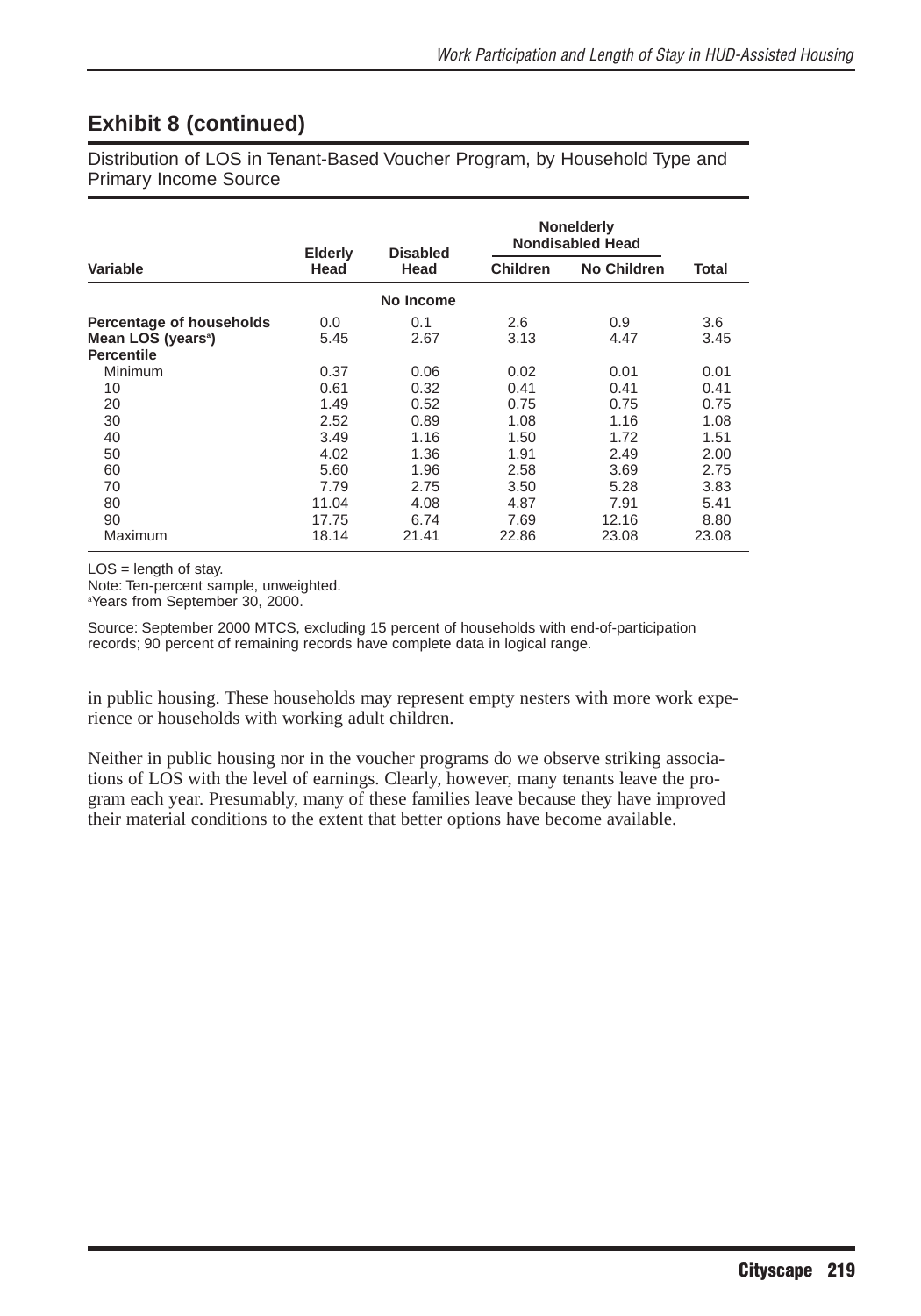LOS in Public Housing and Tenant-Based Voucher Program of Nonelderly Nondisabled Households, by Annual Earned Income and Presence of Children

|                                           |               |               |                             | Earned Income (\$) |                   |                |              |
|-------------------------------------------|---------------|---------------|-----------------------------|--------------------|-------------------|----------------|--------------|
| <b>Variable</b>                           | <b>None</b>   | < 4,999       | $5,000 -$<br>9,999          | 10,000-<br>14,999  | 15,000-<br>19,999 | 20,000+        | <b>Total</b> |
|                                           |               |               | <b>Public Housing</b>       |                    |                   |                |              |
| No children                               |               |               |                             |                    |                   |                |              |
| Percentage of                             |               |               |                             |                    |                   |                |              |
| households                                | 10.2          | 2.8           | 2.8                         | 2.6                | 1.5               | 2.4            | 22.2         |
| Mean LOS (years <sup>a</sup> )            | 8.12          | 10.93         | 8.08                        | 10.02              | 10.54             | 16.69          | 9.76         |
| Minimum<br>Median                         | 0.00          | 0.00          | 0.01                        | 0.01               | 0.01              | 0.01           | 0.00<br>5.08 |
| Maximum                                   | 3.90<br>44.25 | 6.30<br>44.91 | 3.70<br>43.45               | 5.56<br>44.41      | 6.17<br>42.32     | 16.40<br>44.25 | 44.91        |
| <b>Children</b>                           |               |               |                             |                    |                   |                |              |
| Percentage of                             |               |               |                             |                    |                   |                |              |
| households                                | 38.7          | 5.7           | 10.0                        | 10.9               | 6.5               | 6.0            | 77.8         |
| Mean LOS (years <sup>a</sup> )            | 5.08          | 7.05          | 5.14                        | 5.46               | 5.78              | 8.27           | 5.59         |
| Minimum                                   | 0.00          | 0.00          | 0.00                        | 0.00               | 0.01              | 0.00           | 0.00         |
| Median                                    | 2.80          | 3.97          | 2.99                        | 3.38               | 3.67              | 5.16           | 3.17         |
| Maximum                                   | 44.16         | 44.47         | 43.33                       | 44.05              | 44.00             | 44.41          | 44.47        |
| Group total                               |               |               |                             |                    |                   |                |              |
| Percentage of                             |               |               |                             |                    |                   |                |              |
| households                                | 48.9          | 8.5           | 12.7                        | 13.5               | 8.0               | 8.4            | 100.0        |
| Mean LOS (years <sup>a</sup> )            | 5.72          | 8.32          | 5.79                        | 6.34               | 6.64              | 10.63          | 6.52<br>0.00 |
| Minimum<br>Median                         | 0.00<br>2.95  | 0.00<br>4.46  | 0.00<br>3.14                | 0.00<br>3.65       | 0.01<br>3.97      | 0.00<br>6.68   | 3.43         |
| Maximum                                   | 44.25         | 44.91         | 43.45                       | 44.41              | 44.00             | 44.41          | 44.91        |
|                                           |               |               | <b>Tenant-Based Voucher</b> |                    |                   |                |              |
| No children                               |               |               |                             |                    |                   |                |              |
| Percentage of                             |               |               |                             |                    |                   |                |              |
| households                                | 5.9           | 1.3           | 2.1                         | 1.9                | 1.1               | 0.8            | 13.1         |
| Mean LOS (years <sup>a</sup> )            | 5.35          | 5.54          | 5.52                        | 6.06               | 6.43              | 6.85           | 5.68         |
| Minimum                                   | 0.01          | 0.04          | 0.04                        | 0.03               | 0.08              | 0.00           | 0.00         |
| Median                                    | 3.50          | 3.91          | 3.58                        | 4.10               | 4.58              | 5.35           | 3.84         |
| Maximum                                   | 24.94         | 23.75         | 24.58                       | 24.58              | 24.08             | 23.62          | 24.94        |
| <b>Children</b>                           |               |               |                             |                    |                   |                |              |
| Percentage of                             |               |               |                             |                    |                   |                |              |
| households                                | 37.8          | 4.8           | 12.8                        | 14.5               | 9.8               | 7.0            | 86.8         |
| Mean LOS (years <sup>a</sup> )<br>Minimum | 3.70<br>0.00  | 3.92<br>0.00  | 3.89<br>0.00                | 3.97<br>0.01       | 4.19<br>0.00      | 4.97<br>0.03   | 3.95<br>0.00 |
| Median                                    | 2.41          | 2.57          | 2.50                        | 2.66               | 2.96              | 3.71           | 2.63         |
| Maximum                                   | 25.29         | 23.76         | 24.56                       | 23.84              | 24.58             | 23.50          | 25.29        |
| Group total                               |               |               |                             |                    |                   |                |              |
| Percentage of                             |               |               |                             |                    |                   |                |              |
| households                                | 43.7          | 6.2           | 14.9                        | 16.4               | 10.9              | 7.9            | 100.0        |
| Mean LOS (years <sup>a</sup> )            | 3.93          | 4.27          | 4.12                        | 4.22               | 4.42              | 5.16           | 4.18         |
| Minimum                                   | 0.00          | 0.00          | 0.00                        | 0.01               | 0.00              | 0.00           | 0.00         |
| Median                                    | 2.51          | 2.75          | 2.58                        | 2.82               | 3.04              | 3.90           | 2.75         |
| Maximum                                   | 25.29         | 23.76         | 24.58                       | 24.58              | 24.58             | 23.62          | 25.29        |

 $LOS = length of stay.$ 

Note: Ten-percent sample, unweighted.

a Years from September 30, 2000.

Source: September 2000 MTCS. For public housing: excluding 16 percent of households with end-ofparticipation (EOP) records; 87 percent of remaining records have complete data in logical range. For tenant-based vouchers: excluding 15 percent of households with EOP records; 90 percent of remaining records have complete data in logical range.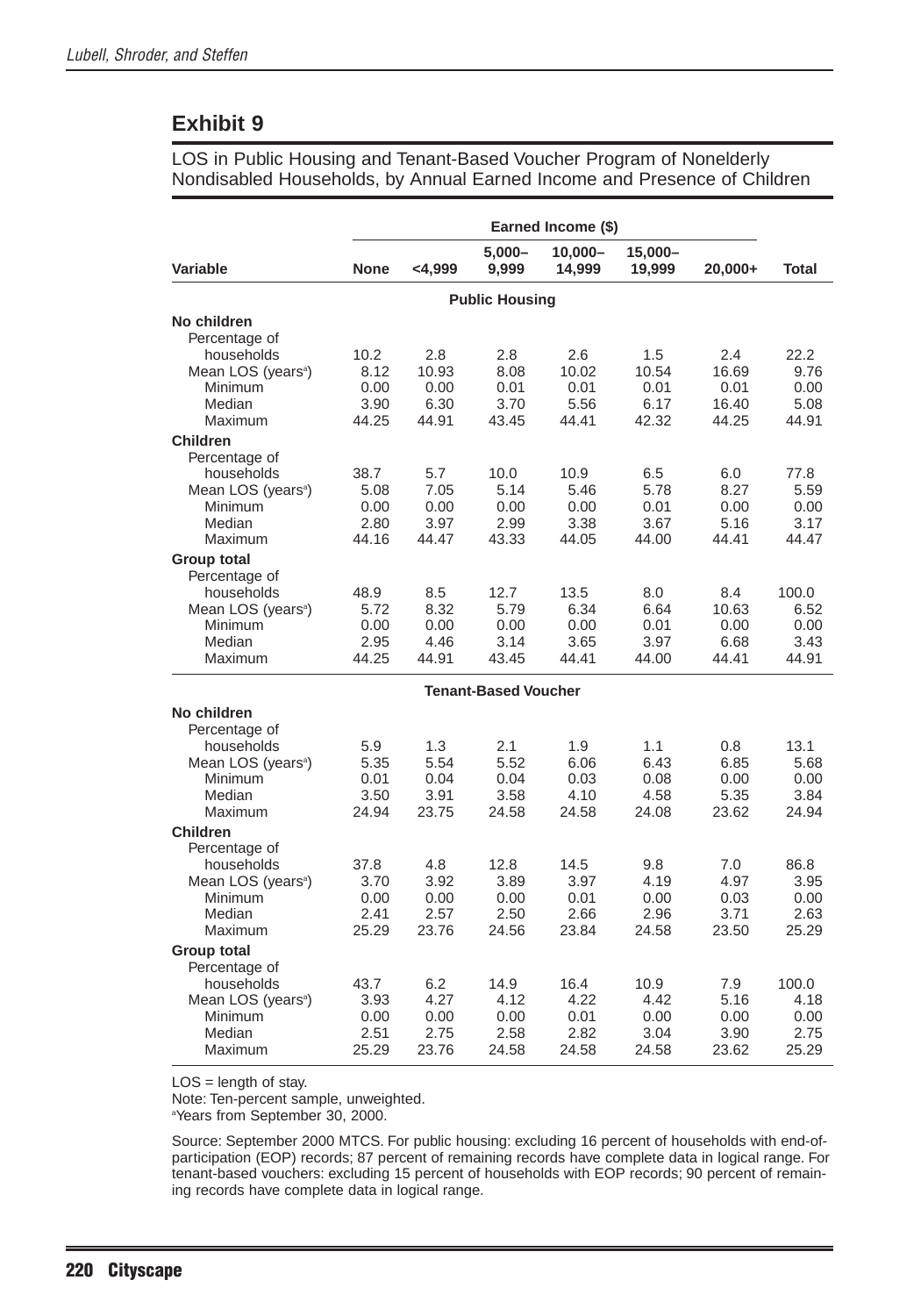### Appendix: Methodology

The ideal source for calculating length of stay (LOS), in assisted housing would be longitudinal data that tracks LOS of all households that enter in a particular year. Unfortunately, such data are not available. We used the best available data source, the U.S. Department of Housing and Urban Development's Multifamily Tenant Characteristics System (MTCS), to develop an estimated LOS in the public housing and voucher programs. However, this data source has several limitations.

The MTCS data set consists of records of actions by public housing agencies (PHAs). These actions include, among others, admission, annual recertification, and end-ofparticipation (EOP). The data set contains records submitted during the 18 months preceding September 30, 2000.

The data set can be used to determine the date of admission for all current tenants for whom a PHA had submitted records. In addition, the EOP records in the file contain admission dates for tenants who left assisted housing within the past 18 months. With respect to admission dates, the only real issue concerns records with no dates or illogical dates. For our analysis, those records were excluded.

Two choices are available to determine the current date for use in calculating LOS since admission: the date of the most recent action in the file or the date of the file itself (September 30, 2000). Neither approach is foolproof. Because of a possible delay in filing EOP records, use of the file date as the current date may include statistics for LOS for some tenants who have already left assisted housing. On the other hand, use of the transaction date would cause an underestimation of current tenants' actual LOS as of September 30, 2000.

We used the file date as the current date for this article. As long as the population examined remains the same, the main effect of using the date of transaction rather than the file date is to shorten LOS by approximately 6 months. (This effect occurs because recertifications are roughly spread out through the year.) Under the date-of-transaction approach, however, it no longer makes sense to include new admissions because they would have a LOS of zero. Exhibit A–1 shows the results for LOS using a date-of-transaction approach, excluding new admissions. As seen in exhibit A–1, the alternative approach would yield LOS that are somewhat longer than but not appreciably different from the approach adopted in this article. Moreover, exclusion of new admissions would probably lead to overestimation of LOS of current residents of assisted housing as of September 30, 2000.

Whether to include EOP records in the analysis was also an issue. Including the EOP records has the advantage of using all available data for the estimate. Whether a population that includes all current tenants, as well as tenants with EOP records maintained in the system for an arbitrary period, is a meaningful population to study is unclear.

We excluded households represented by EOP records. This method has the advantage of preventing double counting of housing units or vouchers that had both a household ending participation and a household newly admitted during the 18 months covered by the data file. As exhibit A–2 shows, households that ended their participation generally had a substantially shorter tenure, both on average and in each percentile. EOP households had average stays of 4.16 years in public housing, compared with 8.50 years for non-EOP households. The tenant-based voucher program showed a similar pattern: 3.17 years for EOP households versus 4.75 years for non-EOP households. However, because EOP households represent a small share of records, the weighted mean tenure for all households (including both EOP and non-EOP records) is 7.89 years for public housing and households. The tenant-based voucher program showed a similar pattern: 3.17 years for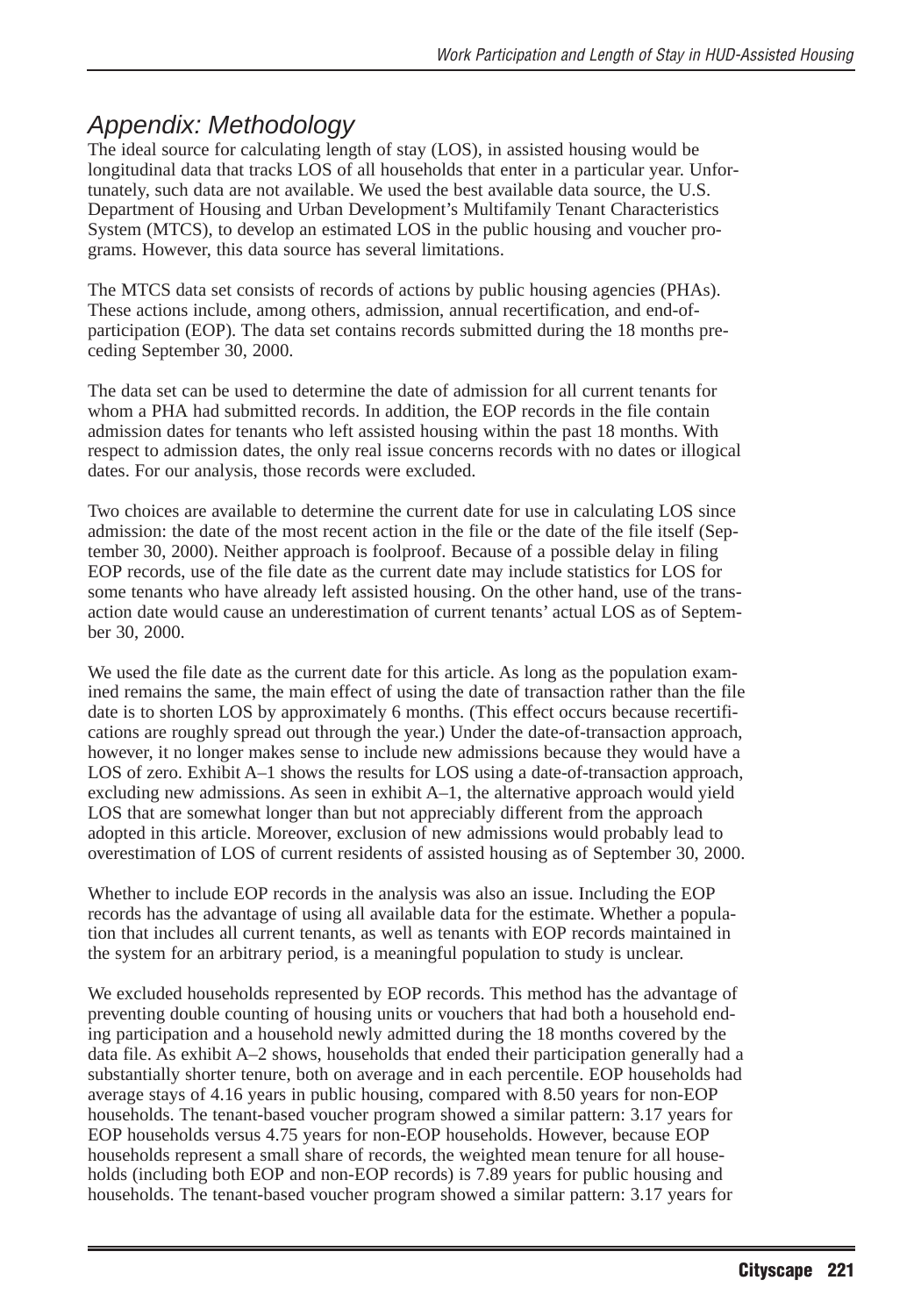#### **Exhibit A–1**

| Distribution of LOS Based on Years From File Date (September 30, 2000) Versus |  |  |  |
|-------------------------------------------------------------------------------|--|--|--|
| Transaction Date (Years)                                                      |  |  |  |

| <b>Percentile</b> | <b>Public Housing</b>                     |                                     | <b>Voucher Program</b>                      |                                      |
|-------------------|-------------------------------------------|-------------------------------------|---------------------------------------------|--------------------------------------|
|                   | <b>Transaction Date</b><br>$(n = 92,966)$ | <b>File Date</b><br>$(n = 92, 397)$ | <b>Transaction Date</b><br>$(n = 111, 310)$ | <b>File Date</b><br>$(n = 131, 467)$ |
| Minimum           | 0.01                                      | 0.00                                | 0.01                                        | 0.00                                 |
| 10                | 0.93                                      | 0.66                                | 0.96                                        | 0.50                                 |
| 20                | 1.57                                      | 1.36                                | 1.06                                        | 1.00                                 |
| 30                | 2.42                                      | 2.20                                | 1.99                                        | 1.56                                 |
| 40                | 3.68                                      | 3.28                                | 2.49                                        | 2.25                                 |
| 50                | 5.04                                      | 4.69                                | 3.33                                        | 3.08                                 |
| 60                | 7.18                                      | 6.72                                | 4.77                                        | 4.25                                 |
| 70                | 10.25                                     | 9.63                                | 6.09                                        | 5.83                                 |
| 80                | 14.97                                     | 14.15                               | 8.49                                        | 8.08                                 |
| 90                | 24.93                                     | 23.00                               | 11.96                                       | 11.57                                |
| Maximum           | 60.67                                     | 60.83                               | 24.95                                       | 25.29                                |
| Mean              | 8.94                                      | 8.50                                | 5.03                                        | 4.75                                 |

 $LOS = length of stay.$ 

EOP households versus 4.75 years for non-EOP households. However, because EOP households represent a small share of records, the weighted mean tenure for all households (including both EOP and non-EOP records) is 7.89 years for public housing and 4.57 years for the voucher group—quite close to that of the non-EOP sample used throughout this article.

#### **Exhibit A–2**

Distribution of LOS Based on EOP Versus Non-EOP Records (From September 30, 2000) (Years)

| <b>Percentile</b> | <b>Public Housing</b>      |                              | <b>Voucher Program</b>     |                              |
|-------------------|----------------------------|------------------------------|----------------------------|------------------------------|
|                   | Non-EOP<br>$(n = 92, 397)$ | <b>EOP</b><br>$(n = 15,064)$ | Non-EOP<br>$(n = 131,467)$ | <b>EOP</b><br>$(n = 16,683)$ |
| <b>Minimum</b>    | 0.00                       | 0.00                         | 0.00                       | 0.00                         |
| 10                | 0.66                       | 0.34                         | 0.50                       | 0.42                         |
| 20                | 1.36                       | 0.62                         | 1.00                       | 0.79                         |
| 30                | 2.20                       | 0.95                         | 1.56                       | 1.00                         |
| 40                | 3.28                       | 1.33                         | 2.25                       | 1.38                         |
| 50                | 4.69                       | 1.88                         | 3.08                       | 1.92                         |
| 60                | 6.72                       | 2.64                         | 4.25                       | 2.50                         |
| 70                | 9.63                       | 3.94                         | 5.83                       | 3.44                         |
| 80                | 14.15                      | 6.09                         | 8.08                       | 4.91                         |
| 90                | 23.00                      | <b>NA</b>                    | 11.57                      | <b>NA</b>                    |
| Maximum           | 60.83                      | 60.67                        | 25.29                      | 24.40                        |
| Mean              | 8.50                       | 4.16                         | 4.75                       | 3.17                         |

 $LOS = length of stay; EOP = end-of-participation; NA = not available.$